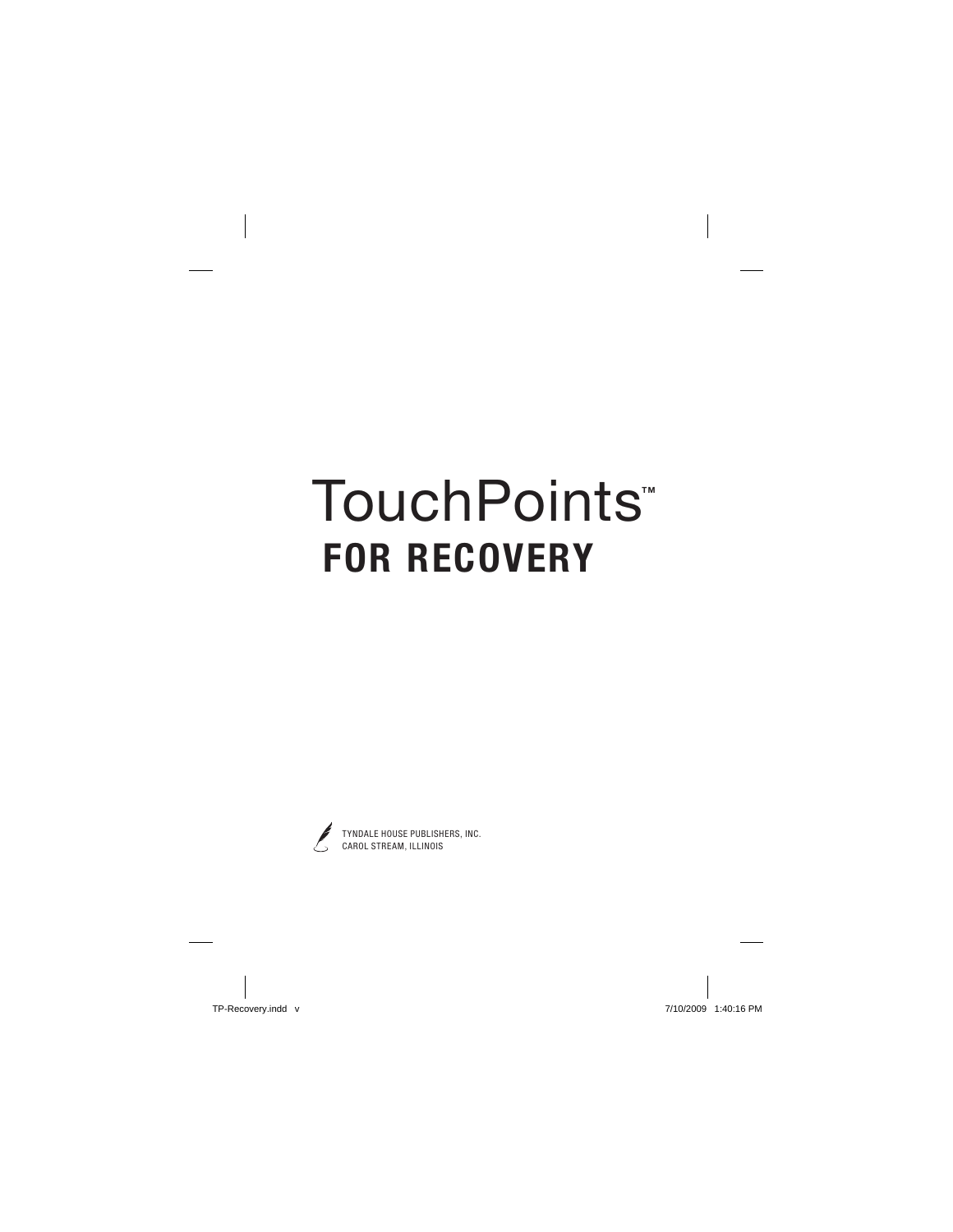## Books in the **TOUC H POINTS TM**

Series

## **T OUCHPOINTS TM**

**T OUCHPOINTS TM** for Women

**T OUCHPOINTS TM** for Men

**T OUCHPOINTS TM** for Students

**T OUCHPOINTS TM** for Leaders

**T OUCHPOINTS TM** for Recovery

**T OUCHPOINTS TM** for New Believers

**T OUCHPOINTS TM** Heaven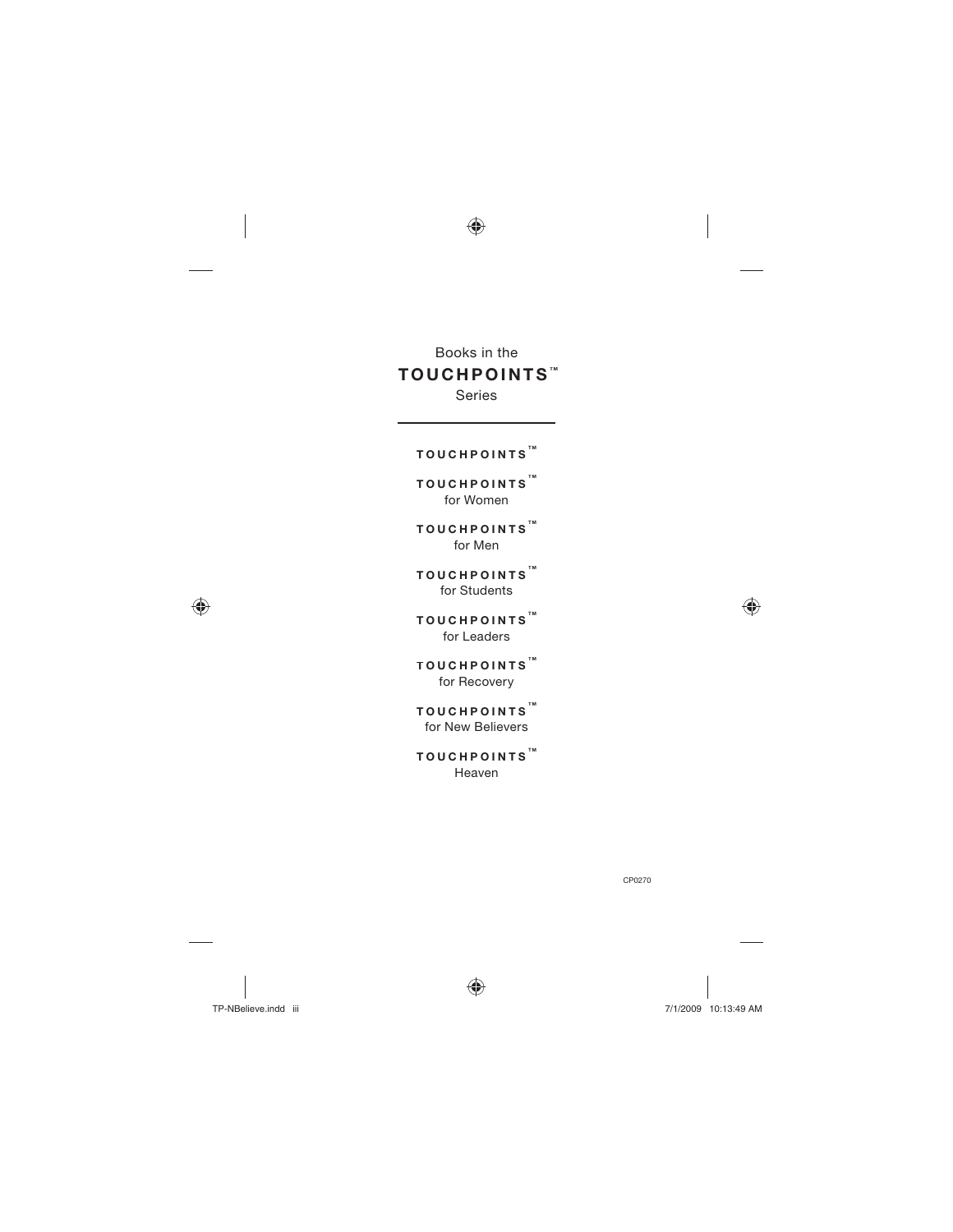Visit Tyndale's exciting Web site at www.tyndale.com

*TYNDALE*, *New Living Translation*, *NLT*, the New Living Translation logo, and Tyndale's quill logo are registered trademarks of Tyndale House Publishers, Inc.

*TouchPoints* is a trademark of Tyndale House Publishers, Inc.

*TouchPoints for Recovery*

Copyright © 2009 by Ronald A. Beers. All rights reserved.

Designed by Jennifer Ghionzoli

Scripture quotations are taken from the *Holy Bible*, New Living Translation, copyright © 1996, 2004, 2007 by Tyndale House Foundation. Used by permission of Tyndale House Publishers, Inc., Carol Stream, Illinois 60188. All rights reserved.

ISBN 978-1-4143-2023-6

Printed in the United States of America

15 14 13 12 11 10 09 7 6 5 4 3 2 1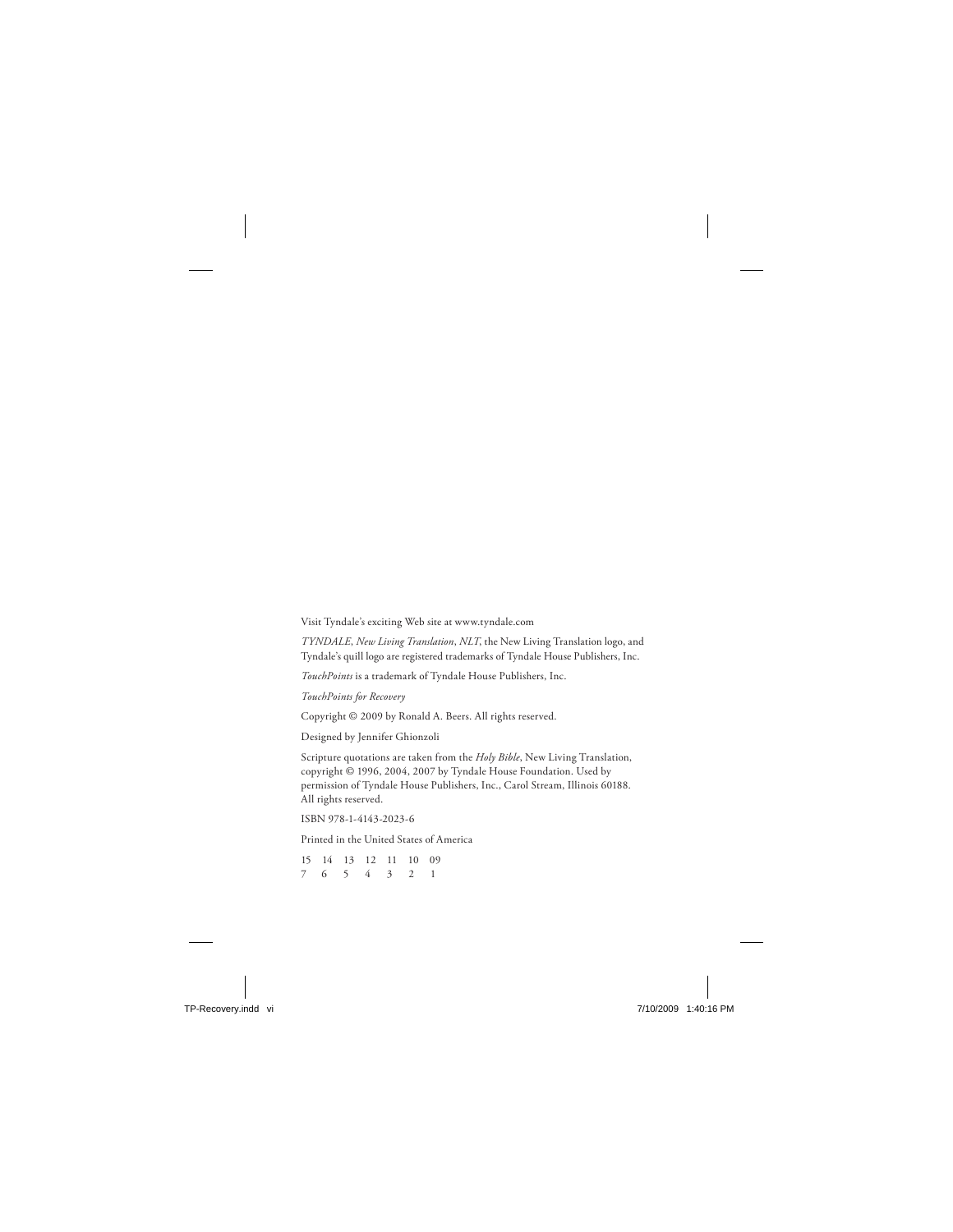## **INTRODUCTION**

This little book is designed to help point you in the right direction on your journey to recovery. Desire is the feeling that feeds an addiction. The desires to relieve a withdrawal symptom, to relieve depression, or to experience the pleasure that comes from the rush an addictive substance produces are all temptations that are hard to walk away from. Does this mean that desire is a feeling that one must forego in order to recover? The answer is no. In fact, desire is a feeling one *must have* in order to recover. The Bible tells us of the strong desire felt by Jesus' disciples for their Savior, who helped them see life in a new light. This feeling of desire is what helped change these men's lives into positive and joyous ones filled with meaning and purpose. Are the Bible's words about Jesus' longing and willingness to help someone change his or her life still relevant today? Countless people whose lives have completely turned around will say yes. The road to recovery is not easy, but those who have looked to Jesus for help would all agree that their "new" lives began when they decided, or decided once again, to follow him. Their lives of pain, sadness, hurt, and unsatisfied desire stopped, and their lives of joy, meaning, purpose, and fulfilled desires began.

 $\sim$  0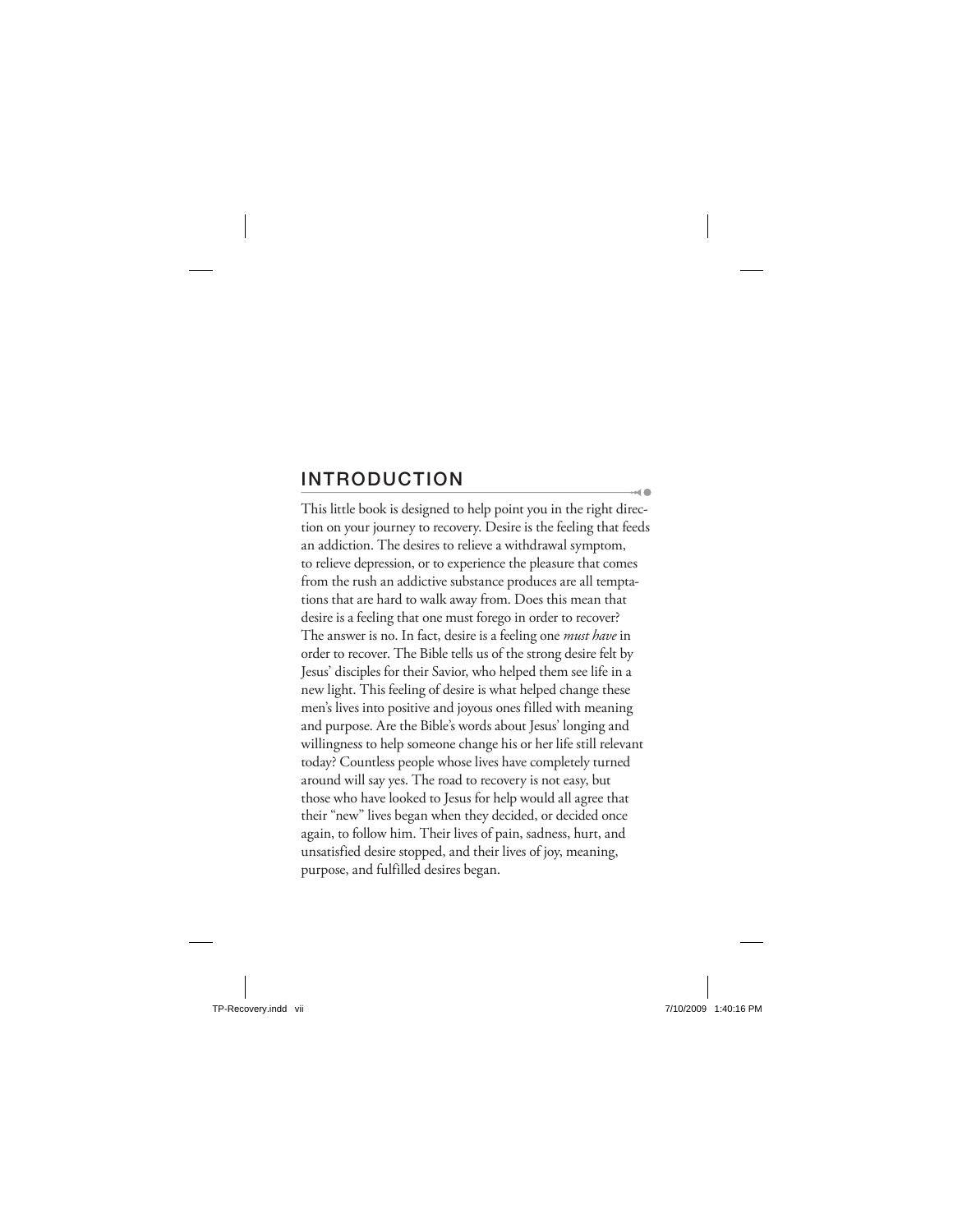*TouchPoints for Recovery* has dozens of topics organized into helpful sections that take you step-by-step through the recovery process. Under each topic, you will find one or more questions that a person in recovery might want to ask. Below each question are Bible verses that help answer that question, plus a helpful note written by someone who has gone through the recovery process. We have chosen to first answer every question with words from the Bible itself because we believe that the Bible is God's written Word to all people. It is written exactly the way God wanted it to be written, so what better place to start than God's own words about how to live for him?

While we could not cover all topics, questions, and Scriptures related to the recovery process, our prayer is that this little book will give you a good start and that, along with this book, you will continue to deliberately search the Bible, seek wisdom from those who know how to help you, and find others who can teach you about the strength and determination we all need to follow God daily. Then you will grow closer to God and discover how his way of living is the path to real joy and satisfaction. Whether you read through this book page by page or whether you use it as a reference guide for topics of particular interest to you, may you find answers in God's Word as he longs to be your daily guide.

## *The editors*

PSALM 40:2 | *[The Lord] lifted me out of the pit of despair, out of the mud and the mire. He set my feet on solid ground and steadied me as I walked along.*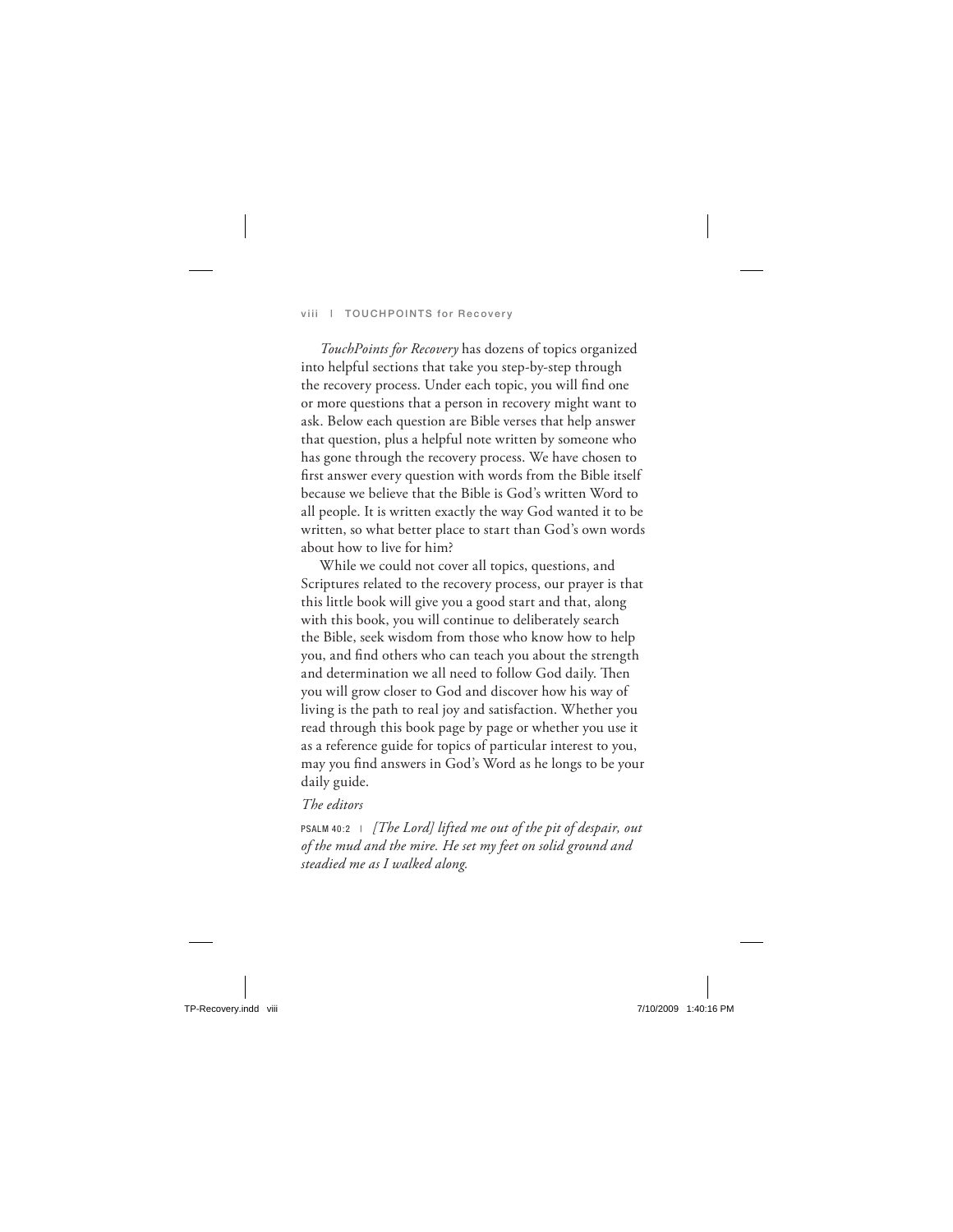EZEKIEL 36:26 | *[The sovereign Lord said,] "I will give you a new heart, and I will put a new spirit in you. I will take out your stony, stubborn heart and give you a tender, responsive heart."* PHILIPPIANS 2:13 | *God is working in you, giving you the desire and the power to do what pleases him.*

COLOSSIANS 1:22 | *[God] has reconciled you to himself through the death of Christ. . . . As a result, he has brought you into his own presence, and you are holy and blameless as you stand before him without a single fault.*

2 TIMOTHY 3:16 | *All Scripture is inspired by God and is useful to teach us what is true and to make us realize what is wrong in our lives. It corrects us when we are wrong and teaches us to do what is right.*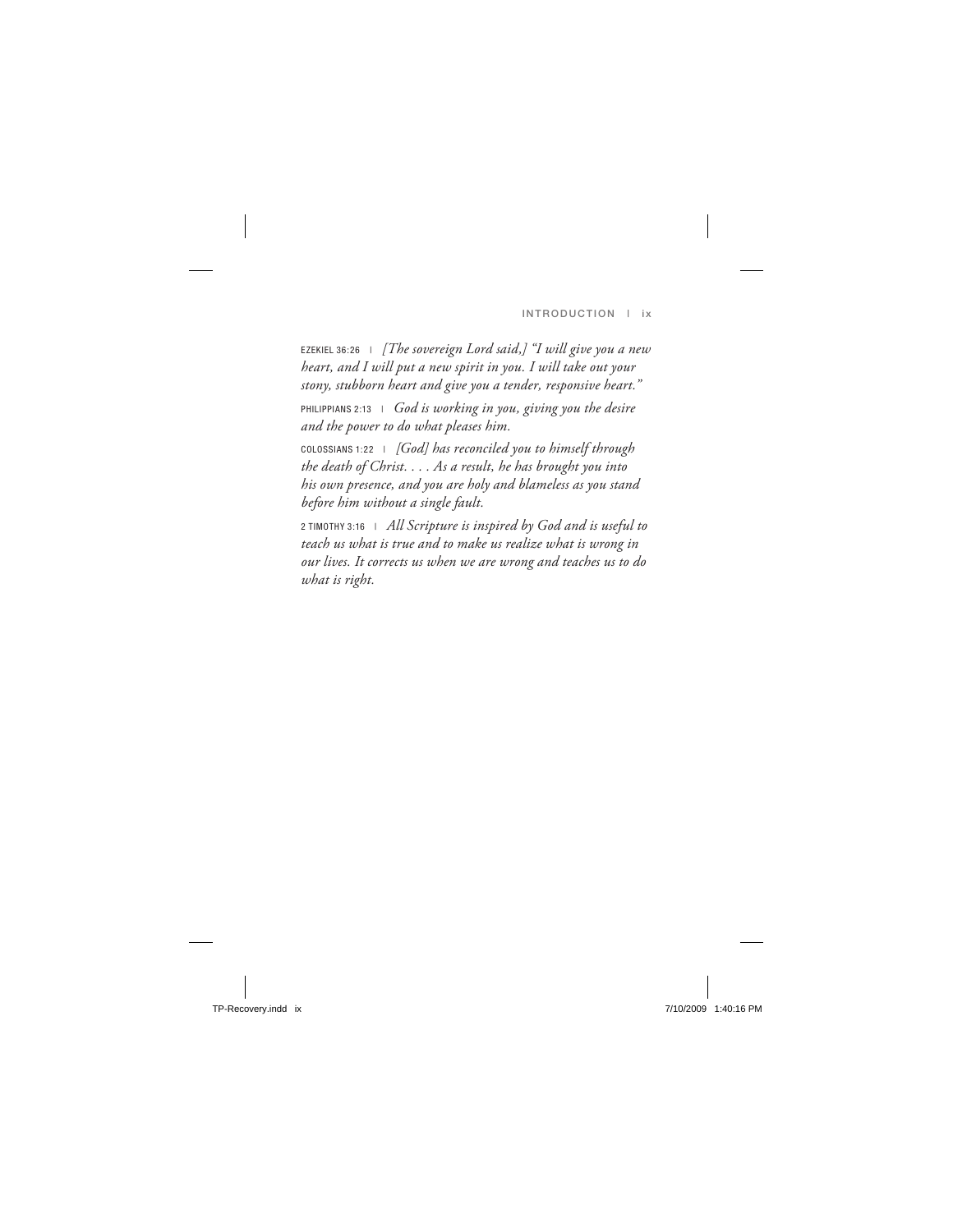## **CONTENTS**

#### **Part One—**

*What We May Need to Recover From*

- 1 Abuse
- 3 Addiction
- 13 Burnout
- 16 Damaged Relationships
- 20 Depression/Sadness
- 26 Discouragement
- 30 Grief
- 32 Guilt
- 33 Past
- 35 Shame
- 37 Sickness/Damaged Health

#### **Part Two—**

*Questions for God*

- 39 Acceptance
- 44 Faults
- 45 Forgiveness
- 49 Future
- 50 God's Love
- 53 Hope
- 54 Meaning
- 57 Obedience
- 59 Prayer
- 61 Presence of God
- 62 Strength
- 65 Trusting God

#### **Part Three—**

*The Twelve Steps to Recovery* 69 Step 1

 $\sim$  0

- 71 Step 2
- 79 Step 3
- 86 Step 4
- 95 Step 5
- 100 Step 6
- 104 Step 7
- 108 Step 8
- 110 Step 9
- 114 Step 10
- 122 Step 11
- 126 Step 12

#### **Part Four—**

*Beyond the Twelve Steps— Other Recovery Steps and Questions* 137 Another's Addiction 138 Forgiveness 140 Health 142 Temptation 143 Memories 144 Christian Community 146 Goals

147 Work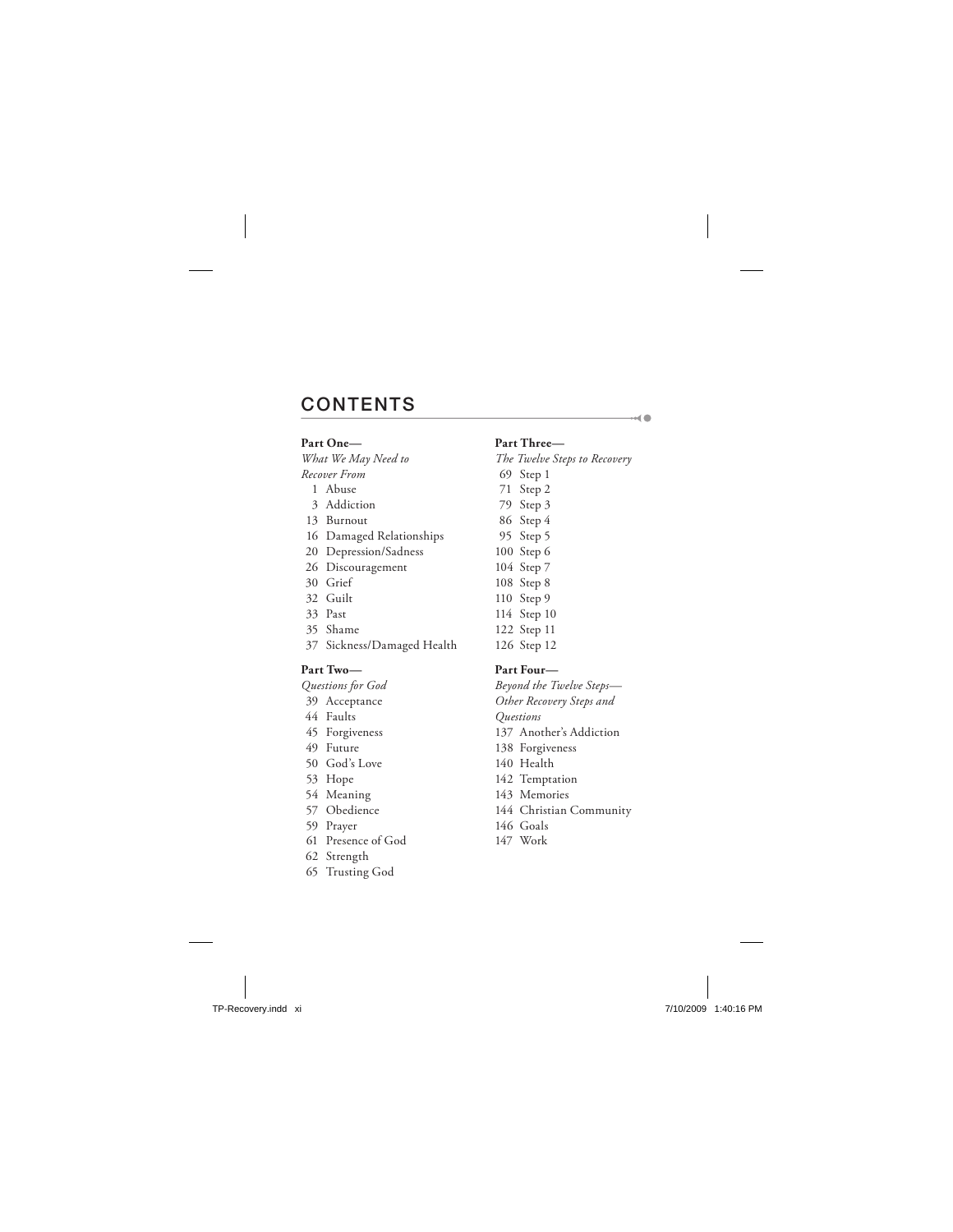#### **Part Five—**

*Things to Avoid in Order to Recover* 150 Anger/Hatred 152 Apathy 153 Assumptions 155 Backsliding 156 Bitterness 158 Boredom 160 Comparisons 162 Deception 163 Desires 165 Dishonesty 168 Disobedience 169 Drinking 170 Evil 175 Fear 177 Guilt 178 Habits 180 Hiding Your Sins 182 Hopelessness 185 Laziness 186 Pretending 188 Procrastination 189 Quitting 192 Regrets 196 Respect for Authority

197 Sexual Sin

- 200 Sin
- 203 Spiritual Dryness
- 205 Temptation
- 209 Weaknesses/Vulnerabilities

#### **Part Six—**

*Traits Needed to Recover*

- 213 Humility
- 214 Attitude
- 215 Perspective
- 218 Prayer
- 221 Motives
- 223 Convictions
- 225 Surrender
- 226 Hope
- 228 Faith
- 230 Courage
- 232 Vision
- 233 Motivation
- 235 Self-Control
- 238 Confidence
- 239 Trust
- 240 Patience
- 242 Endurance
- 245 Thankfulness
- 247 Stability
- 249 Responsibility
- 251 Potential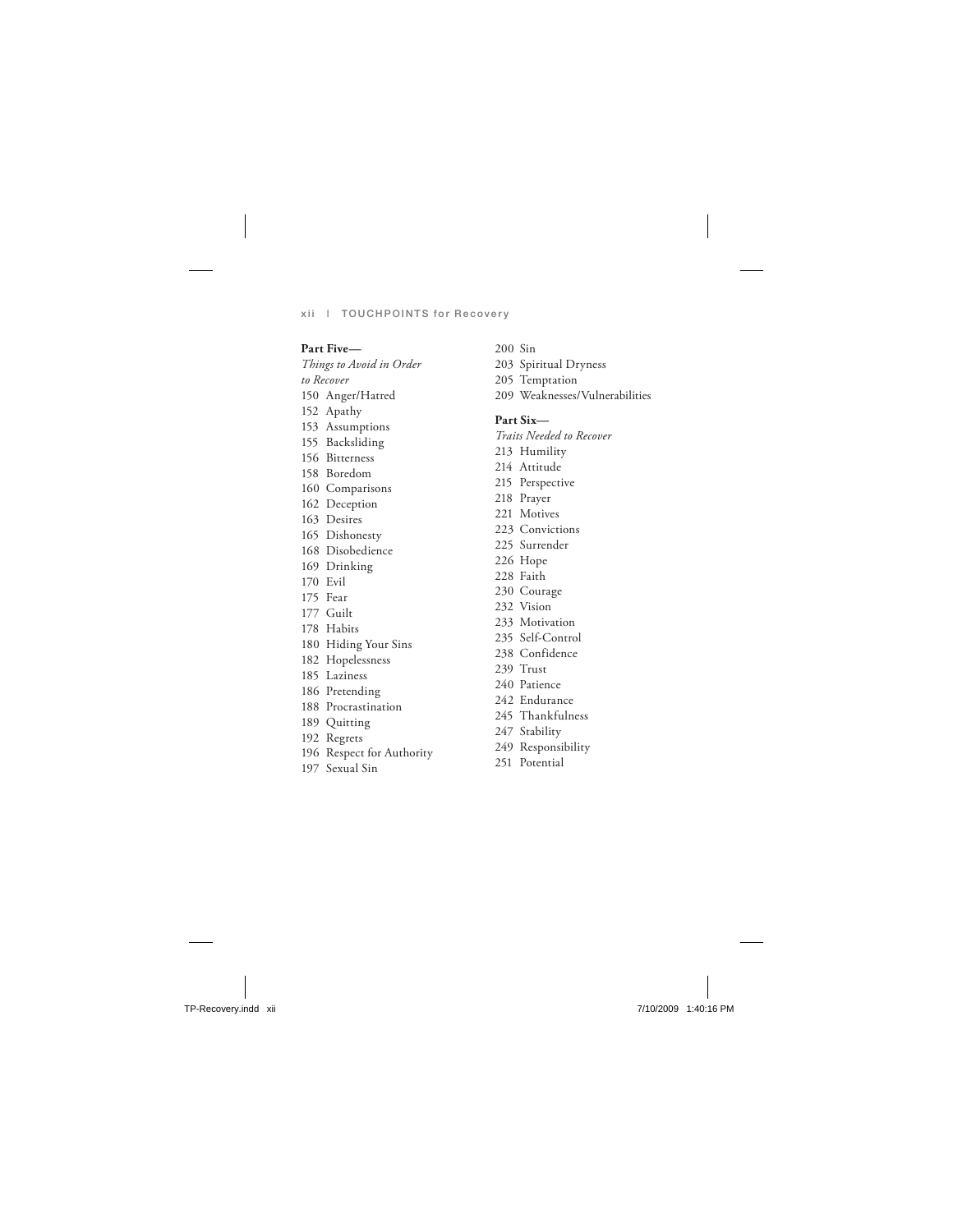## **Part One**

## *What We May Need to Recover From*

## **ABUSE**

#### **How do I heal the wounds of abuse?**

PROVERBS 24:29 | *Don't say, "Now I can pay them back for what they've done to me! I'll get even with them!"*

 $\sim$  (  $\blacksquare$ 

LAMENTATIONS 3:59 | *You have seen the wrong they have done to me, LORD. Be my judge, and prove me right.*

ROMANS 12:19 | *Never take revenge. Leave that to the righteous anger of God. For the Scriptures say, "I will take revenge; I will pay them back," says the LORD.*

EPHESIANS 4:31 | *Get rid of all bitterness, rage, anger, harsh words.*

If you have been a victim of abuse, you know that the hurt is real and that there are scars, both physical and emotional. When justice doesn't happen as it should, when life doesn't seem fair, that's when bitterness can consume you. But bitterness and the desire for revenge poison your own soul. It's essential to recognize and deal with the bitterness before it overwhelms you; otherwise, you might not be able to find healing and recover. You can be sure that God will bring justice. Leave that to him so you can focus on healing.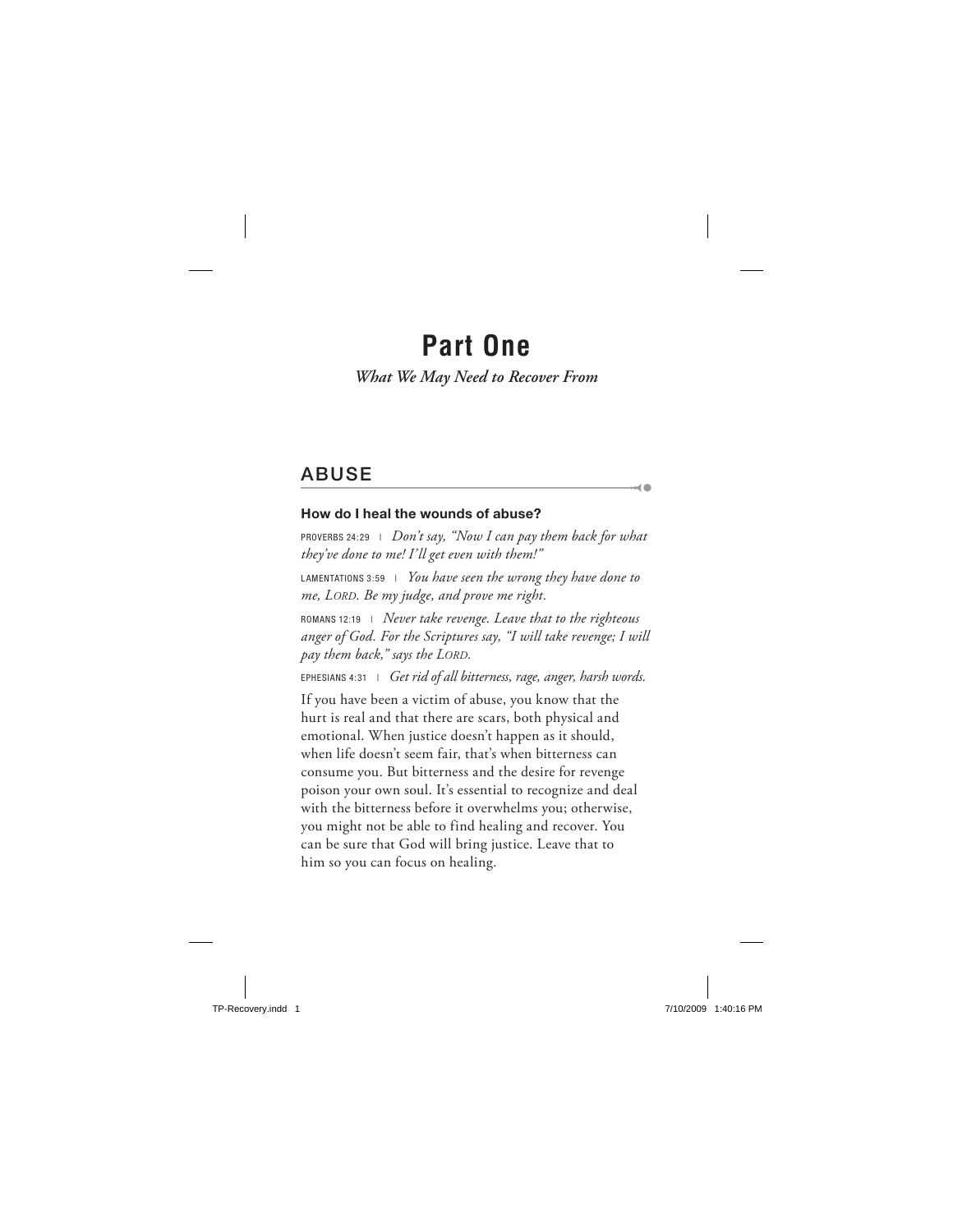MATTHEW 5:43-44 | *[Jesus said,] "You have heard the law that says, 'Love your neighbor' and hate your enemy. But I say, love your enemies! Pray for those who persecute you!"*

MATTHEW 6:14-15 | *If you forgive those who sin against you, your heavenly Father will forgive you. But if you refuse to forgive others, your Father will not forgive your sins.*

LUKE 23:34 | *Jesus said, "Father, forgive them, for they don't know what they are doing."*

This may be the hardest act of the Christian life: forgiving those who have wronged you terribly without any expectation that they will change. Forgiveness is the only way to purge your soul of the toxins of bitterness and a vengeful spirit. When you forgive others, your heart is changed so you can move on. When you forgive, you are *not* saying that the hurt isn't real or that the event didn't matter or that you will put yourself in a position where you might be harmed again. Forgiving the abuser simply means that you refuse to let the abuser have any more control in your life. The person who hurt you doesn't even need to be told—the act of forgiveness occurs between you and God. Leave your hurt with God and allow his power to heal you from the inside so that you can recover.

PHILIPPIANS 4:8 | Fix your thoughts on what is true, and honor*able, and right, and pure, and lovely, and admirable. Think about things that are excellent and worthy of praise.*

As you fill your mind with good and pleasant thoughts of what your future can hold, you have less room and less time to dwell on the past. Focusing on the future will speed up your recovery time.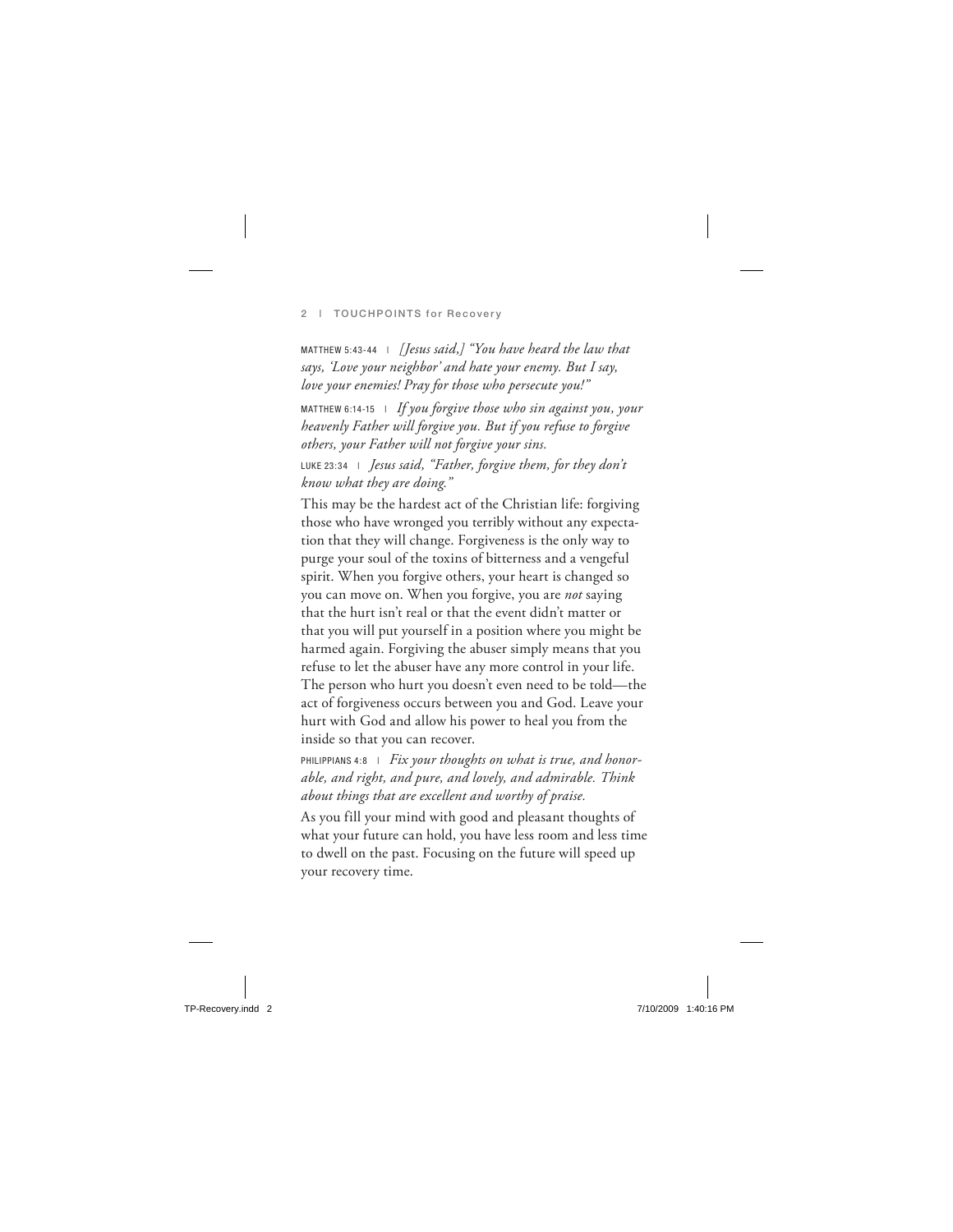## **Part Two**

*Questions for God*

## **ACCEPTANCE**

### **Am I really important to God?**

GENESIS 1:26-27 | *God said, "Let us make human beings in our image, to be like us. They will reign over the fish in the sea, the birds in the sky, the livestock, all the wild animals on the earth, and the small animals that scurry along the ground." So God created human beings in his own image.*

-od (1)

PSALM 8:3-6 | *When I look at the night sky and see the work of your fingers . . . what are mere mortals that you should think about them, human beings that you should care for them? Yet you made them only a little lower than God and crowned them with glory and honor. You gave them charge of everything you made, putting all things under their authority.*

EPHESIANS 2:10 | *We are God's masterpiece. He has created us anew in Christ Jesus, so we can do the good things he planned for us long ago.*

God made you in his own image—you are his treasure and masterpiece! You are invaluable to him, which is why he sent his own Son to die for your sins so that you could live in heaven with him forever.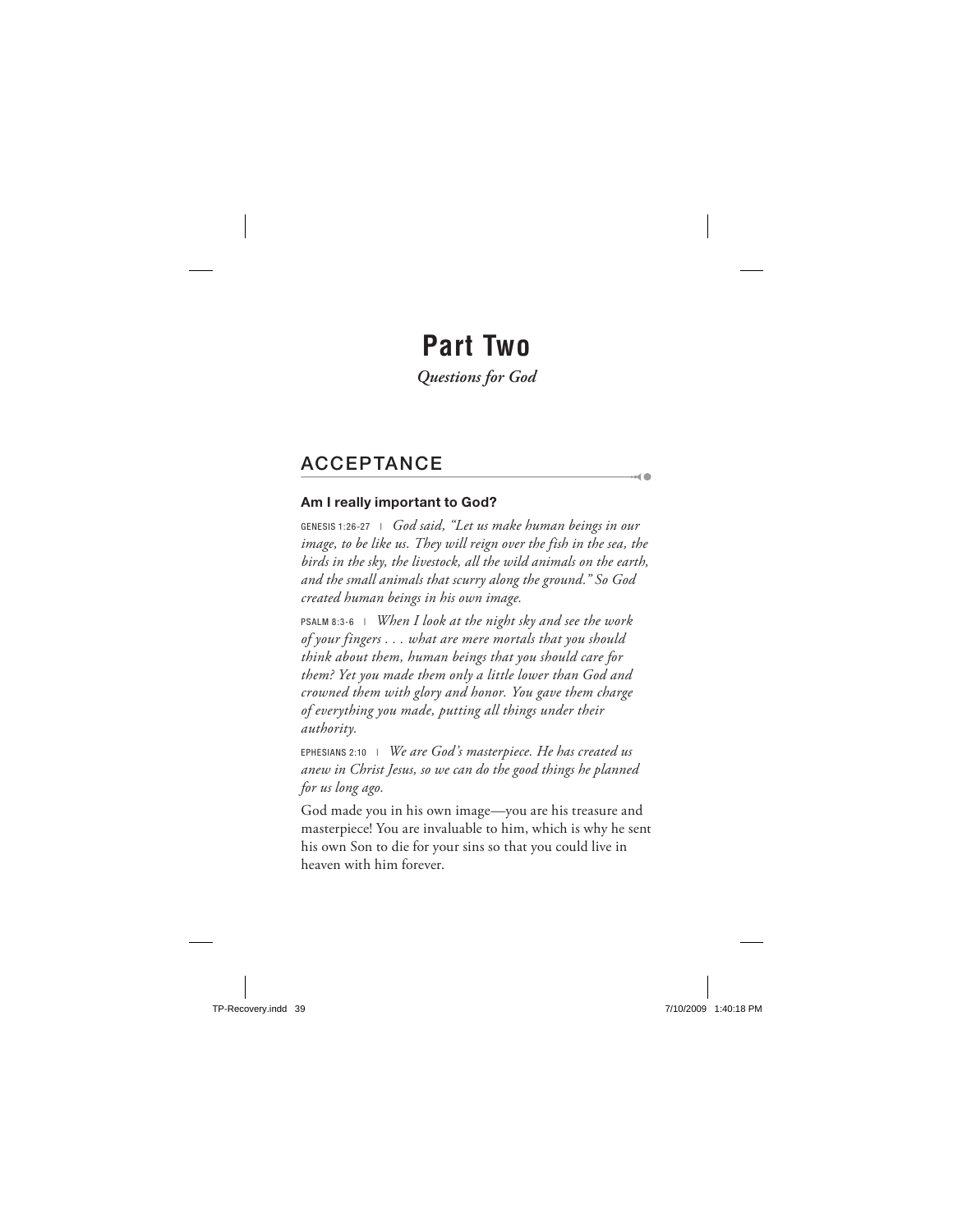PSALM 139:13 | *You made all the delicate, inner parts of my body and knit me together in my mother's womb.*

JEREMIAH 1:5 | *I knew you before I formed you in your mother's womb. Before you were born I set you apart and appointed you as my prophet to the nations.*

God made you with great skill and crafted you with loving care. He showed how much value he places on you by the way he made you.

PSALM 139:17 | *How precious are your thoughts about me, O God. They cannot be numbered!*

Almighty God thinks wonderful thoughts about you all the time. He looks inside you and sees your real value.

PSALM 139:1-3 | *O LORD, you have examined my heart and know everything about me. You know when I sit down or stand up. You know my thoughts even when I'm far away. You see me when I travel and when I rest at home. You know everything I do.*

God values you so much that he watches over you no matter where you are or what you are doing. This tells you how special he thinks you are.

1 CORINTHIANS 6:19-20 | *Don't you realize that your body is the temple of the Holy Spirit, who lives in you and was given to you by God? You do not belong to yourself, for God bought you with a high price.*

God values you so much that he even allows your body to become the temple in which he lives. God does not need to live in you. He can live anywhere. But by choosing to live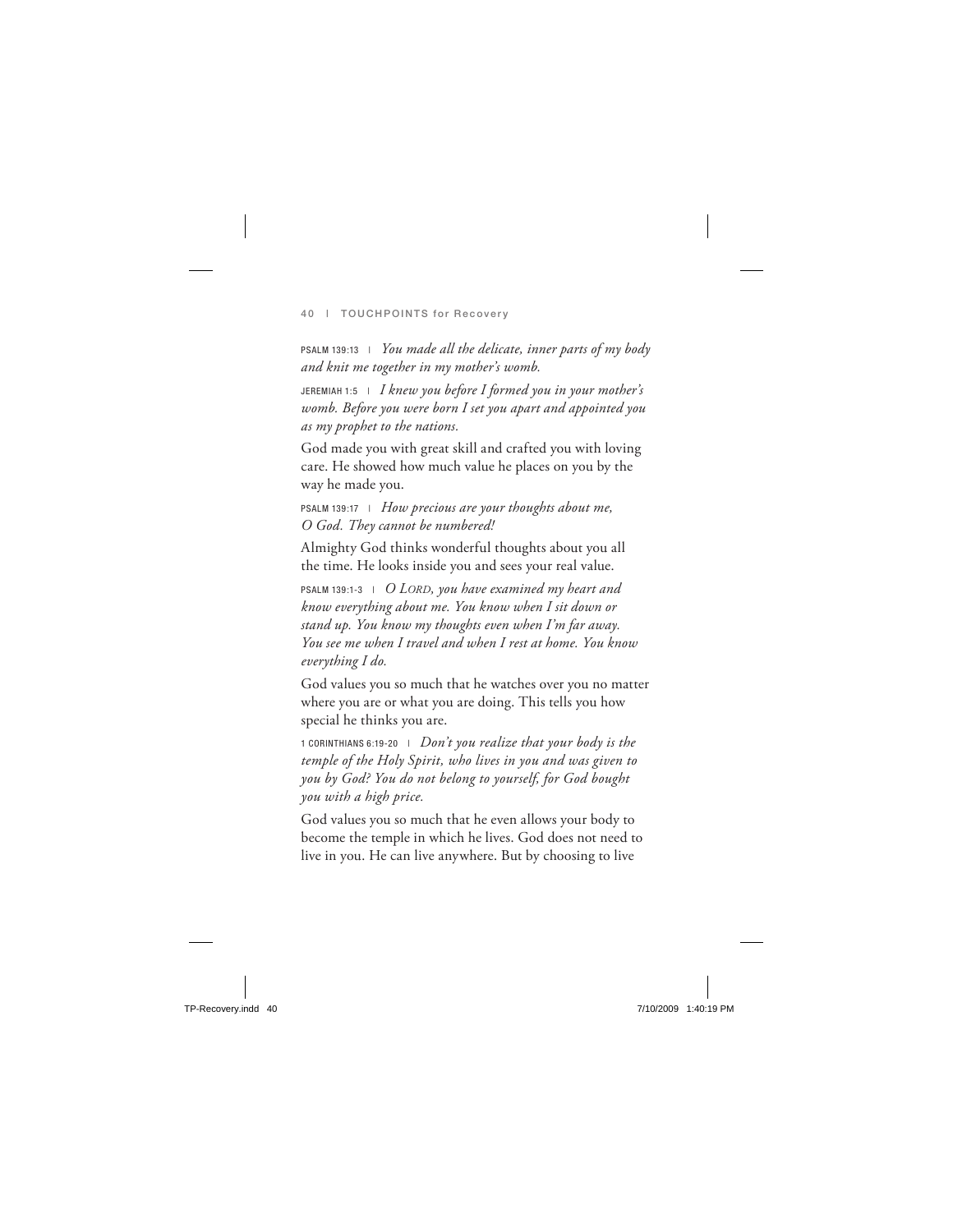within you, he declares you his temple, his dwelling place. What a great value he places on you to do that!

GALATIANS 3:26 | *You are all children of God through faith in Christ Jesus.*

GALATIANS 4:7 | *You are no longer a slave but God's own child. And since you are his child, God has made you his heir.*

God values you so much that he thinks of you as his child.

MATTHEW 28:20 | *[Jesus said,] "Be sure of this: I am with you always, even to the end of the age."*

God's Son promises to be with you always. Why would he want to be with you if he didn't value you?

## **How does God show he cares for me?**

PSALM 121:8 | *The LORD keeps watch over you as you come and go, both now and forever.*

PSALM 145:18-20 | *The LORD is close to all who call on him, yes, to all who call on him in truth. He grants the desires of those who fear him; he hears their cries for help and rescues them. The LORD protects all those who love him.*

MATTHEW 6:30 | *If God cares so wonderfully for wildflowers that are here today and thrown into the fire tomorrow, he will certainly care for you. Why do you have so little faith?*

1 PETER 5:7 | *Give all your worries and cares to God, for he cares about you.*

God is always close to you, ready to help in your time of need. His presence surrounds you, ready to protect you from Satan's attacks. God also sends blessings your way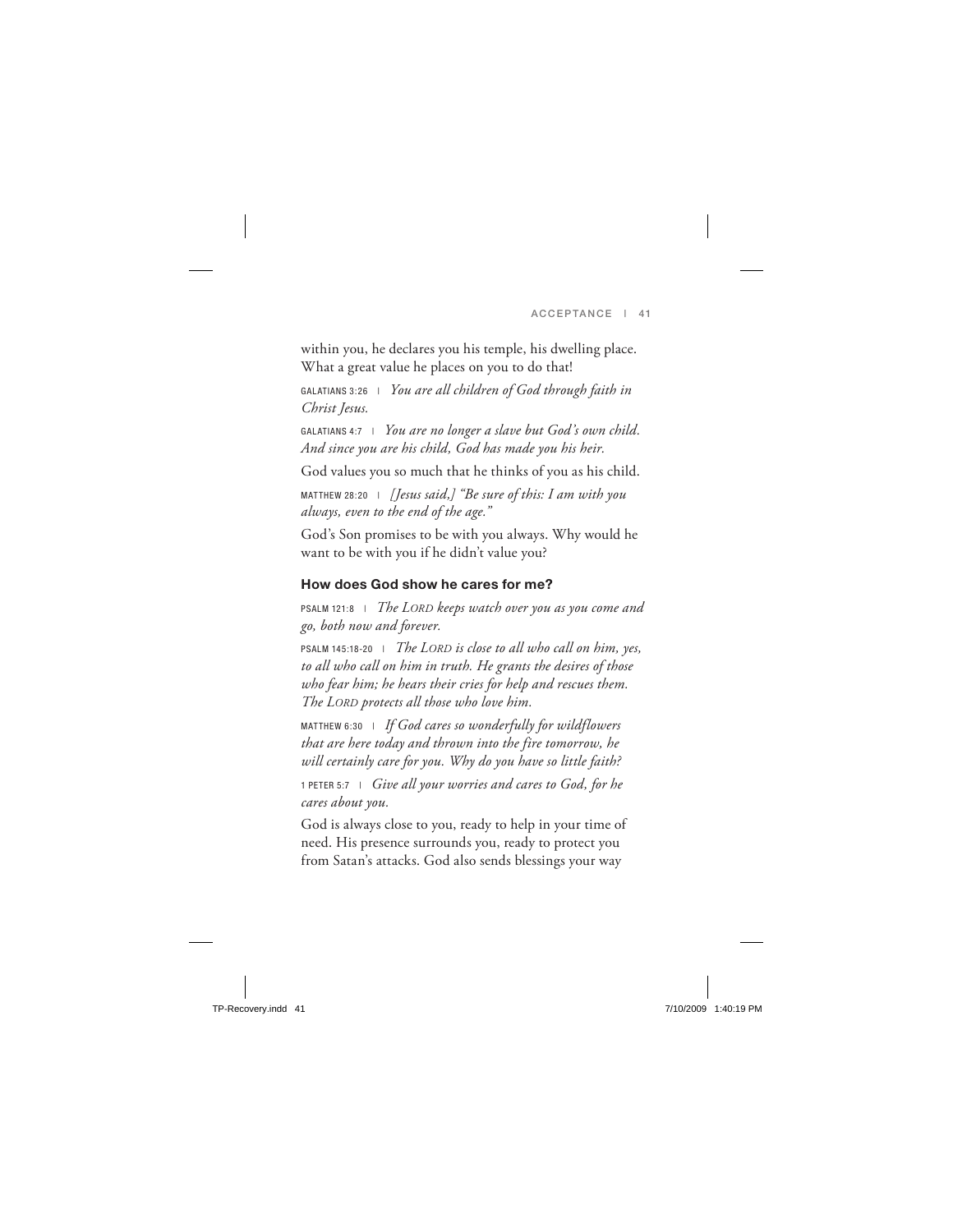in a variety of forms: He sends opportunities your way, ready to make your life more full and satisfying. He promises that he is ready to take your worries and cares upon himself. And he offers you eternal life in heaven, away from all hurt, pain, and sin. He wants to do all these things for you—if you let him—because he cares about you.

### **Why does God show me mercy when my actions don't deserve it?**

EXODUS 34:6 | *The LORD passed in front of Moses, calling out, . . . "The God of compassion and mercy! I am slow to anger and filled with unfailing love and faithfulness."*

MICAH 7:18 | *Where is another God like you, who pardons* . . . *guilt . . . , overlooking the sins of his special people? You will not stay angry with your people forever, because you delight in showing unfailing love.*

EPHESIANS 2:4-5 | *God is so rich in mercy, and he loved us so much, that even though we were dead because of our sins, he gave us life when he raised Christ from the dead.*

HEBREWS 4:16 | *Let us come boldly to the throne of our gracious God. There we will receive his mercy, and we will find grace to help us when we need it most.*

God's grace—his mercy—is undeserved favor. God shows you mercy because he loves you. He always will, thus he will always want to help you. Mercy is compassion poured out on needy people. Even when you don't deserve mercy, he still extends it to you. Your sin and rebellion against God deserve his punishment, but instead he offers you forgiveness and eternal life. And just as God is merciful toward you in spite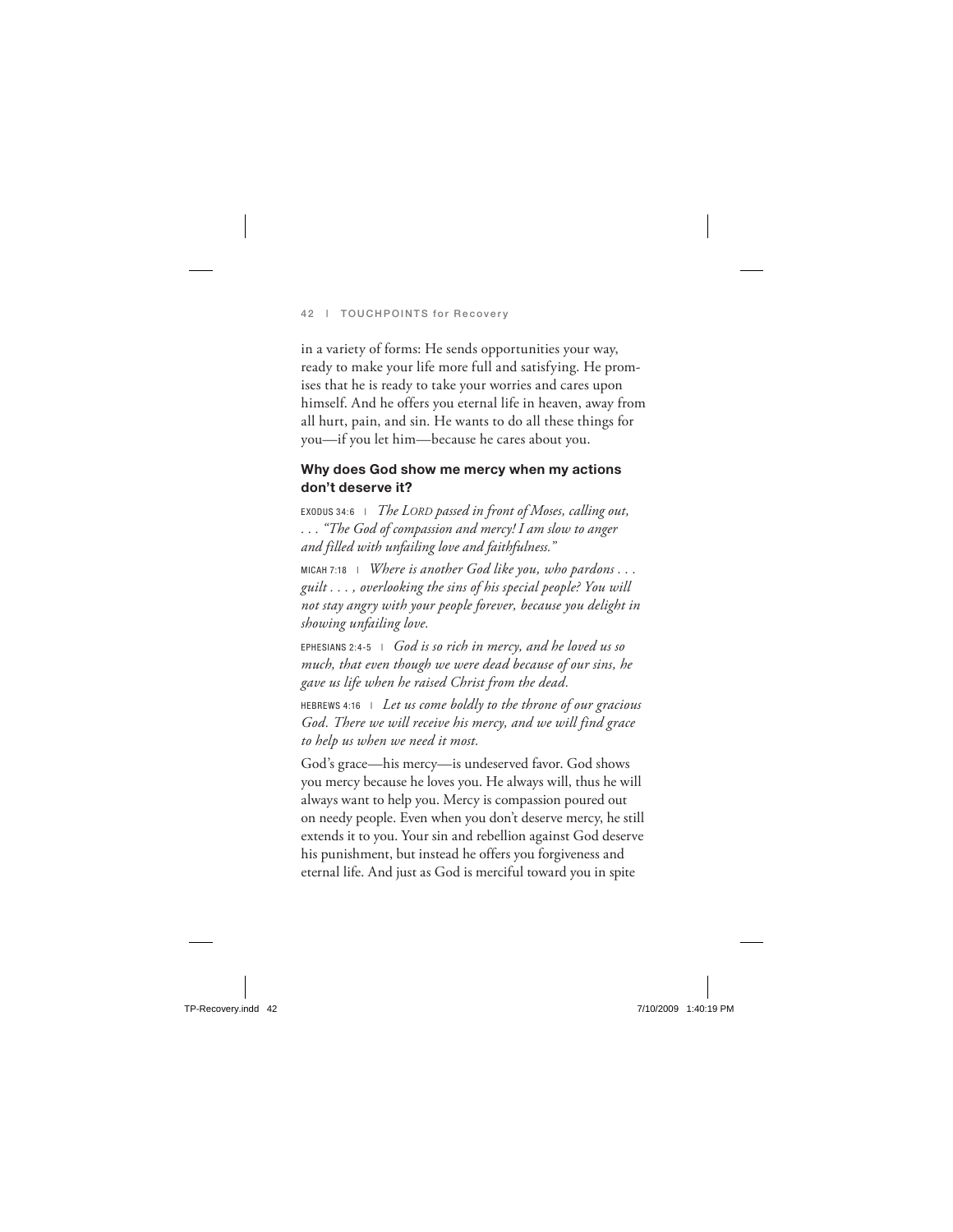of your sin, you should be able to extend mercy toward those who have wronged you.

#### **How does God show me mercy?**

PSALM 86:15 | *You, O Lord, are a God of compassion and mercy, slow to get angry and filled with unfailing love and faithfulness.*

God shows you mercy by being slow to get angry over your sins. He will show you unfailing love no matter what you have done against him.

### **How is God empathetic toward me?**

ROMANS 8:34 | *Who then will condemn us? No one—for Christ Jesus died for us and was raised to life for us, and he is sitting in the place of honor at God's right hand, pleading for us.*

PHILIPPIANS 2:6-8 | *Though [Christ Jesus] was God, he did not think of equality with God as something to cling to. Instead, he gave up his divine privileges; he took the humble position of a slave and was born as a human being. When he appeared in human form, he humbled himself in obedience to God and died a criminal's death on a cross.*

COLOSSIANS 2:9 | *In Christ lives all the fullness of God in a human body.*

HEBREWS 5:2, 8 | *[Every high priest] is able to deal gently with ignorant and wayward people because he himself is subject to the same weaknesses. . . . Even though Jesus was God's Son, he learned obedience from the things he suffered.*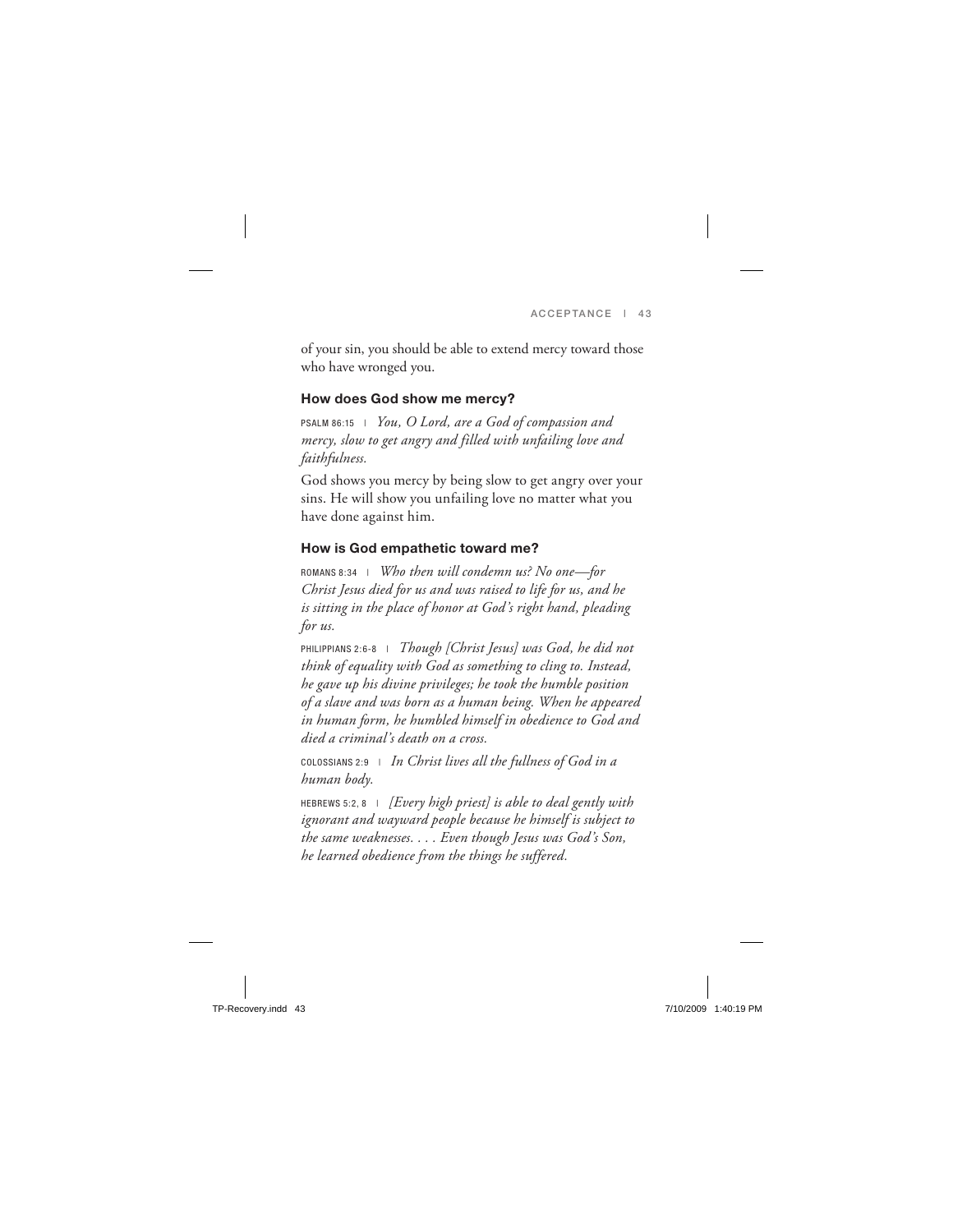1 PETER 3:18 | *Christ suffered for our sins once for all time. He never sinned, but he died for sinners to bring you safely home to God. He suffered physical death, but he was raised to life in the Spirit.*

God not only created the entire range of human emotions but experienced them himself when he sent his Son, Jesus, to earth as a human being in order to fully experience the human condition. You can't say that God doesn't understand and feel your hurt and pain, for Jesus suffered great hurt and pain. Thus, his heart breaks when your heart breaks. He understands your weaknesses, your fears, and your joys. Instead of condemnation, he gives mercy; instead of criticism, he offers comfort and encouragement.

But even beyond that, his empathy and love for you moved him to create a way for you to experience *eternal* joy, free from all pain and suffering. However, he also gave you freedom of choice to accept his salvation because he understands that if he didn't give you that freedom, you would not be worshiping him of your own will.

## **FAULTS**

#### **With all my faults, how can God see me as blameless?**

ROMANS 5:1 | *Since we have been made right in God's sight by faith, we have peace with God because of what Jesus Christ our Lord has done for us.*

 $\sim$  0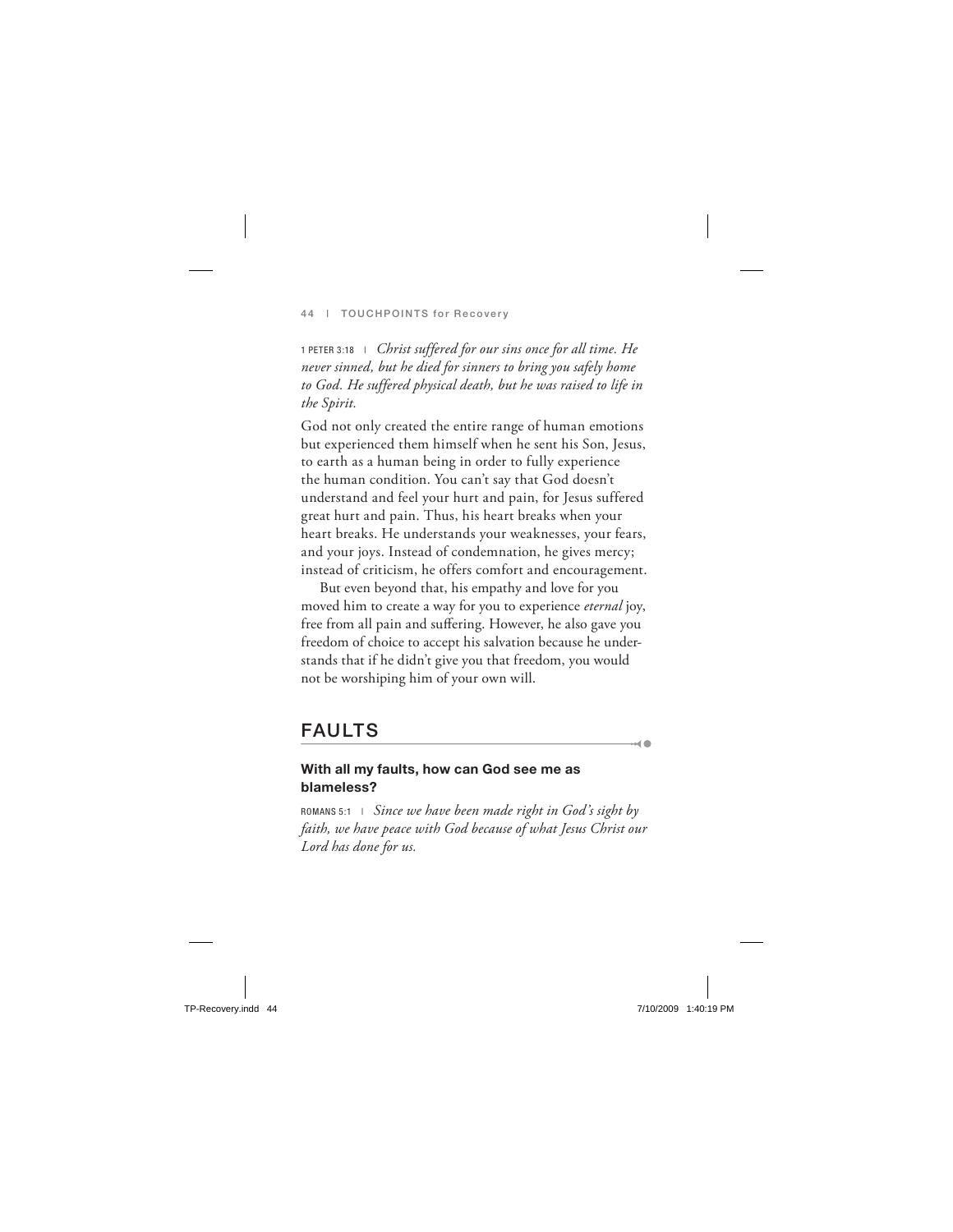## **Part Three**

*The Twelve Steps to Recovery*

## **STEP 1**

*"We admitted that we were powerless over our dependencies—that our lives had become unmanageable."\**

### **What is the significance of admitting that I cannot control my actions?**

ROMANS 7:18 | *I know that nothing good lives in me, that is, in my sinful nature. I want to do what is right, but I can't.* ROMANS 7:21 | *I have discovered this principle of life—that when I want to do what is right, I inevitably do what is wrong.* 2 CORINTHIANS 3:5 | *It is not that we think we are qualified to do anything on our own. Our qualification comes from God.* Admitting that you are powerless over the things you struggle with can be a hard thing to do. However, insisting that you can control your addictions has put you where you are today, and your situation will only get worse if you don't do something—your dependencies will continue to control your life until everything you value is gone. The

<sup>\*</sup>These twelve steps are as published by Alcoholics Anonymous. See www. alcoholicsanonymous.ie/opencontent/default.asp?itemid=10&section=12+Steps+ %2D+12+Traditions.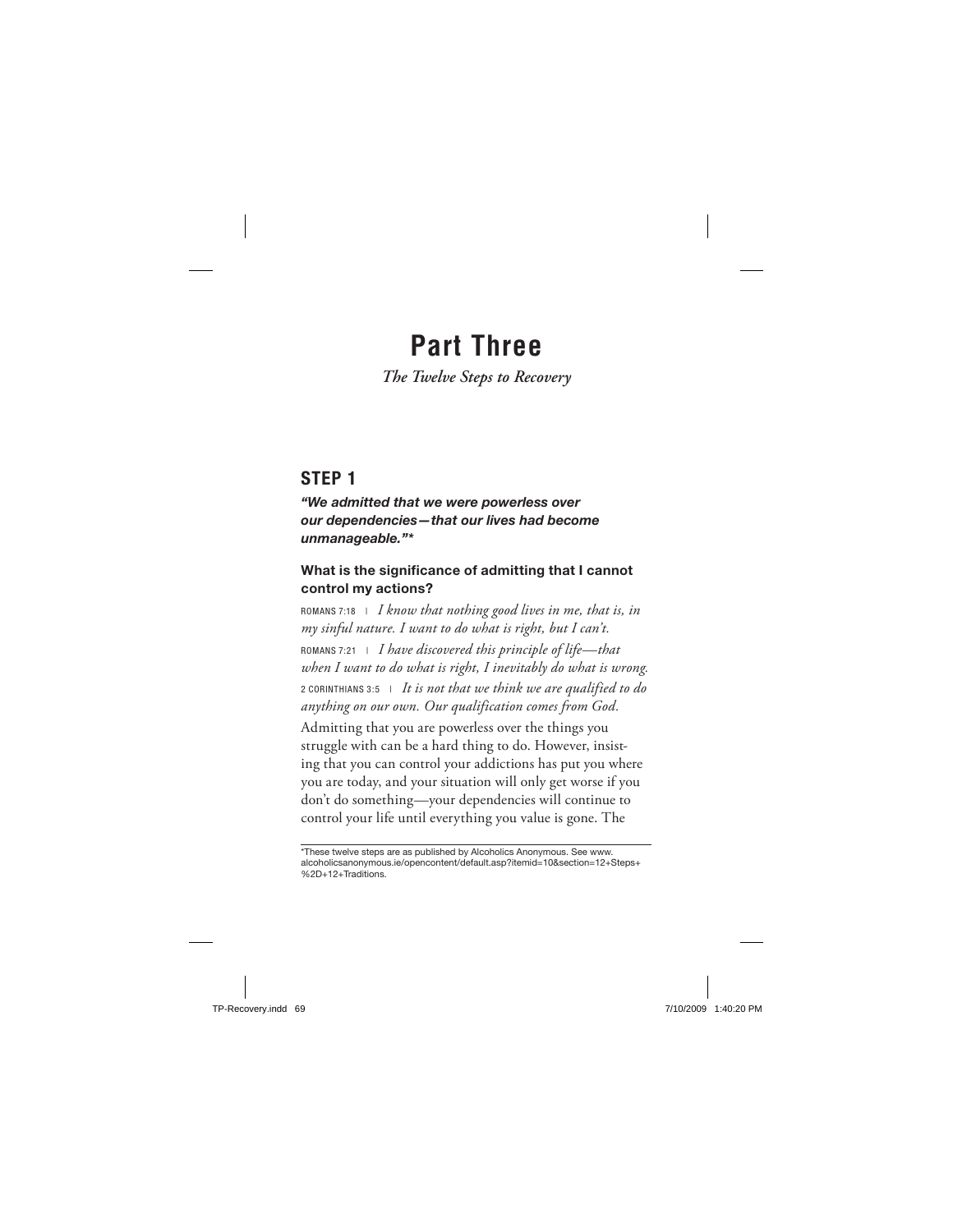earlier you admit your problem—no matter how far along it has taken you—the better off you will be. Although there is no instant cure to your problem, admitting your powerlessness over it and God's ability to help is the first step toward your recovery.

### **What can I do when I feel helpless?**

PSALM 30:10 | *Hear me, LORD, and have mercy on me. Help me, O LORD.*

PSALM 39:12 | *Hear my prayer, O LORD! Listen to my cries for help! Don't ignore my tears.*

Honestly tell God how you feel, and then don't be too proud to ask for his help. When you ask God for his help, you are acknowledging your need of him and of his ability to help you.

GENESIS 18:14 | *Is anything too hard for the LORD?*

2 CHRONICLES 14:11 | *Asa cried out to the LORD his God, "O LORD, no one but you can help the powerless. . . . It is in your name that we have come."*

PSALM 28:7 | *The LORD is my strength and shield. I trust him with all my heart. He helps me, and my heart is filled with joy. I burst out in songs of thanksgiving.*

When you ask God for help and trust that he will help, you open the lifeline to the God who loves doing the impossible! If you focus on trying to get yourself out of trouble, you may never see what God can do.

PSALM 138:3 | *As soon as I pray, you answer me; you encourage me by giving me strength.*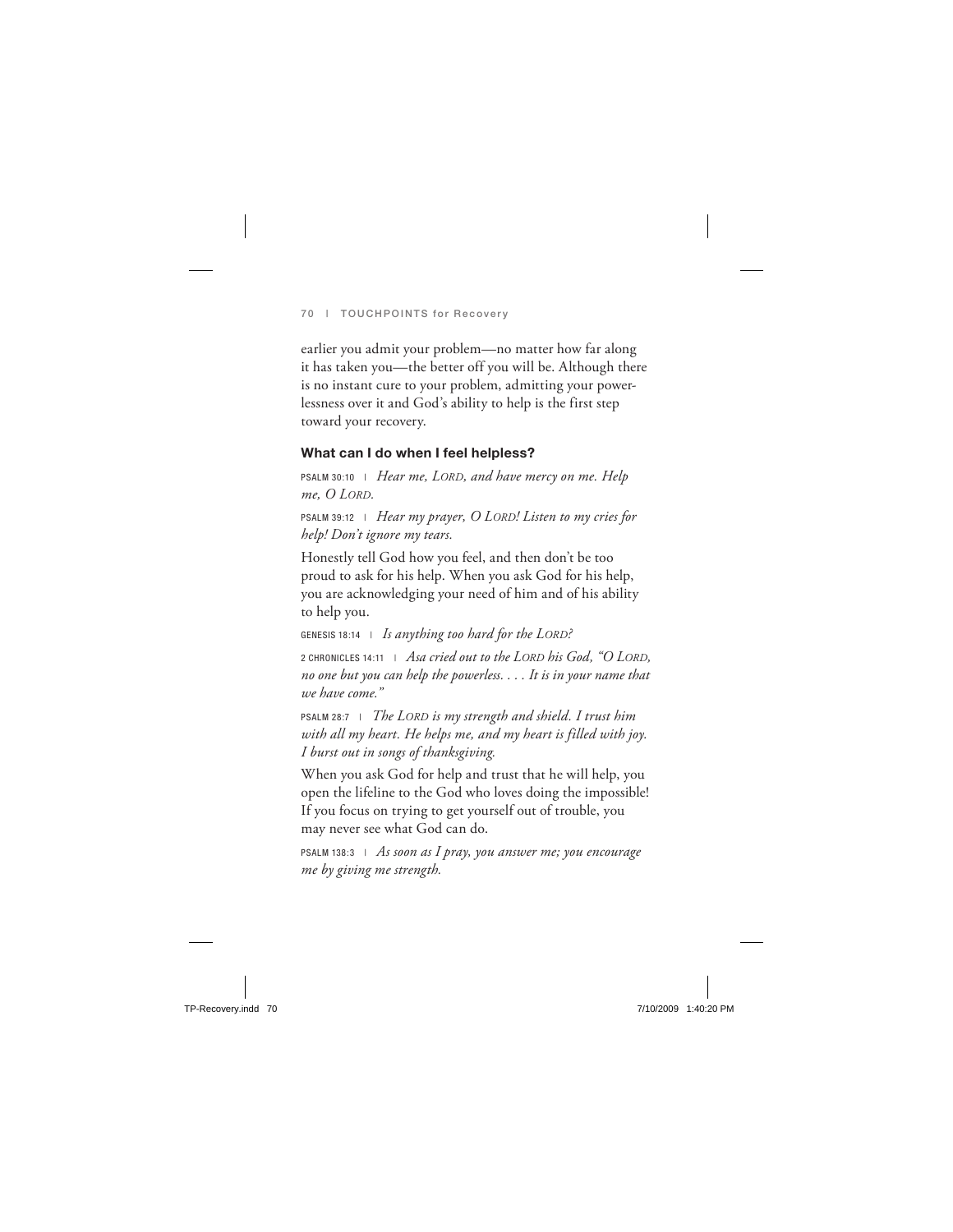PHILIPPIANS 4:13 | *I can do everything through Christ, who gives me strength.*

You need God's strength to do what you can't do on your own.

## **STEP 2**

#### *"We came to believe that a Power greater than ourselves could restore us to sanity."*

### **Why should I have confidence in God's ability and desire to help me?**

PSALM 135:5 | *I know the greatness of the LORD—that our Lord is greater than any other god.*

2 CORINTHIANS 5:15 | *[Christ] died for everyone so that those who receive his new life will no longer live for themselves. Instead, they will live for Christ, who died and was raised for them.*

1 JOHN 4:4 | *You belong to God, my dear children. You have already won a victory over those people, because the Spirit who lives in you is greater than the spirit who lives in the world.*

God loves you so much that he sent his Son, Jesus, to die for you and rise from the dead so that you could live a transformed life now and enjoy life in heaven forever. This alone should give you great confidence that, more than anything, he wants to help you become all he created you to be.

EPHESIANS 6:16 | *Hold up the shield of faith to stop the fiery arrows of the devil.*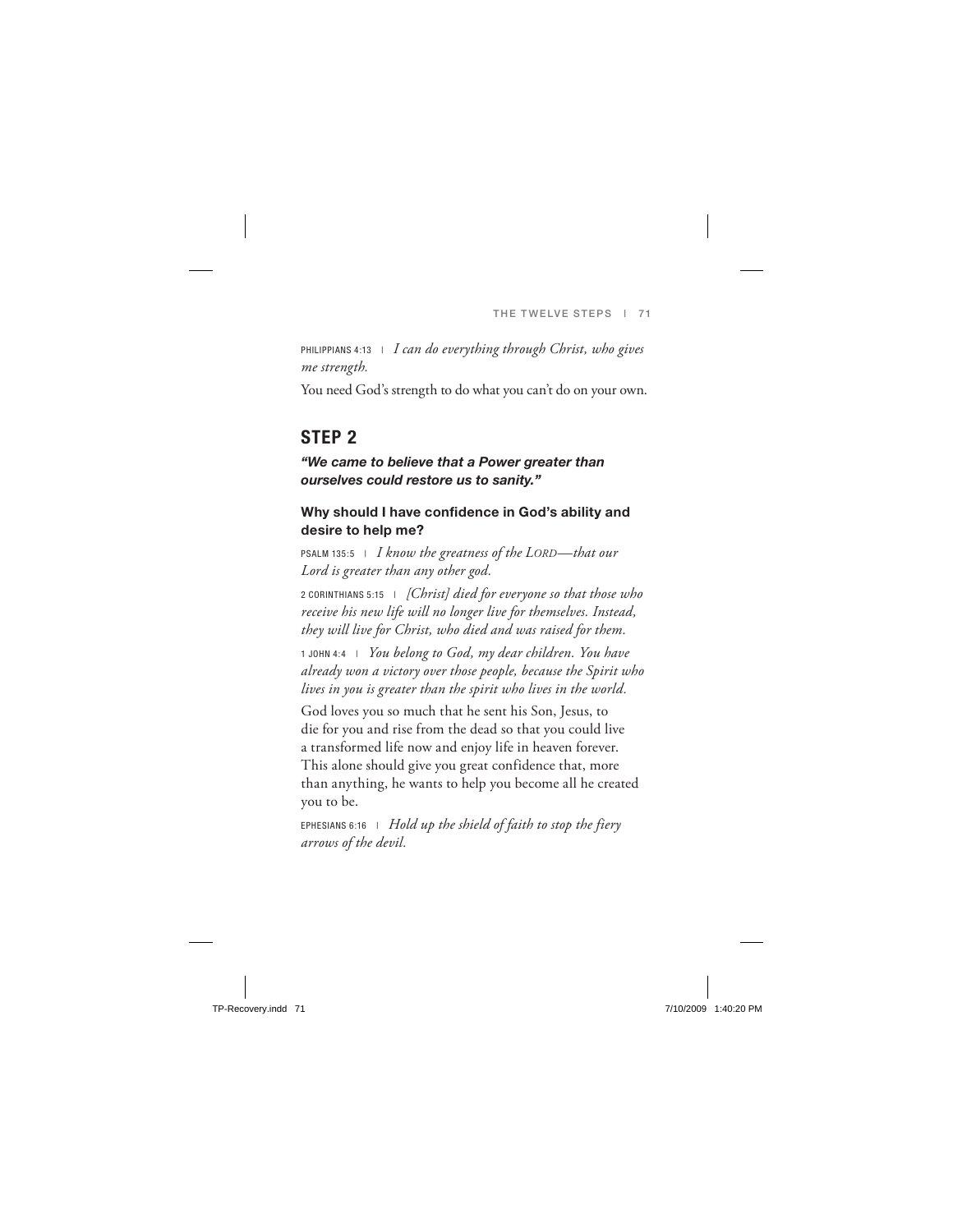## **Part Four**

*Beyond the Twelve Steps— Other Recovery Steps and Questions*

## **ANOTHER'S ADDICTION**

## **What should I do if I suspect addiction in another's life?**

 $\sim$  0

GALATIANS 6:1 | *Brothers and sisters, if another believer is overcome by some sin, you who are godly should gently and humbly help that person back onto the right path. And be careful not to fall into the same temptation yourself.*

You are to confront others with gentleness and humility. Gentleness means being compassionate while still speaking the truth in love. Humility could involve recognizing your own limitations and the need to get your friend additional, professional help.

LUKE 10:34-35 | *The Samaritan soothed [the man's] wounds with olive oil and wine and bandaged them. Then he put the man on his own donkey and took him to an inn, where he took care of him. The next day he handed the innkeeper two silver coins, telling him, "Take care of this man. If his bill runs higher than this, I'll pay you the next time I'm here."*

ROMANS 12:13 | *When God's people are in need, be ready to help them.*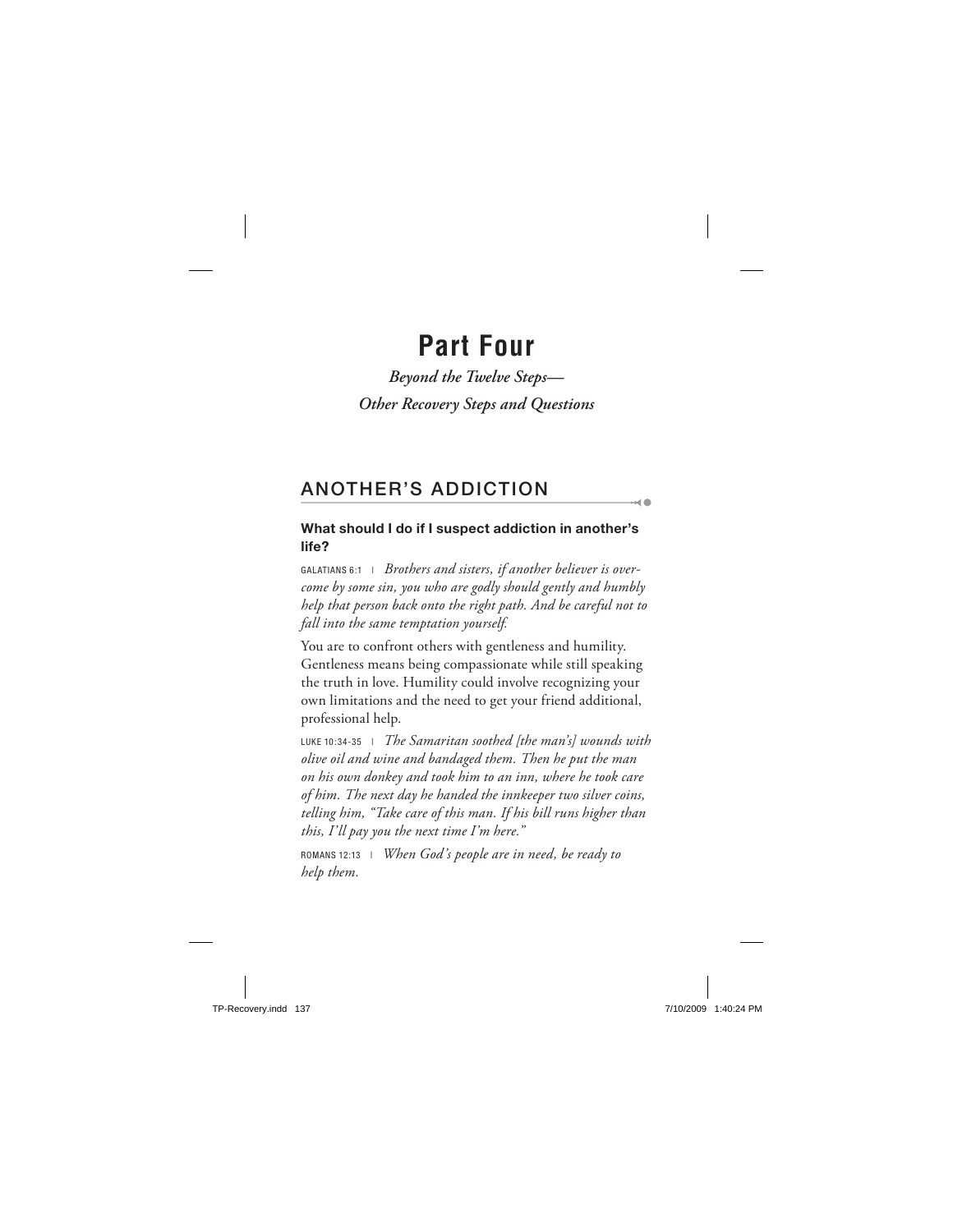You are to help others by way of a relationship, not by avoidance. Your relationship with those caught in addiction might be what leads them out of trouble and back to God, who is the only One who can free people from the addiction of sin. Hopefully your own story of overcoming a struggle can be an example of how God's grace and love will help them, as well.

## **FORGIVENESS**

#### **How can I ever forgive someone who has hurt me deeply?**

od 6

MATTHEW 5:44 | *Love your enemies! Pray for those who persecute you!*

COLOSSIANS 3:13 | *Make allowance for each other's faults, and forgive anyone who offends you. Remember, the Lord forgave you, so you must forgive others.*

1 PETER 3:8-9 | *All of you should be of one mind. Sympathize with each other. Love each other as brothers and sisters. Be tenderhearted, and keep a humble attitude. Don't repay evil for evil. Don't retaliate with insults when people insult you. Instead, pay them back with a blessing. That is what God has called you to do, and he will bless you for it.*

If you are looking to recover, forgiving everyone who has hurt you or caused you to stumble is necessary. This may be one of the hardest things you do because you may still be living with the consequences of the hurt. However, forgiveness is necessary in order to recover because it lets go of the bitterness and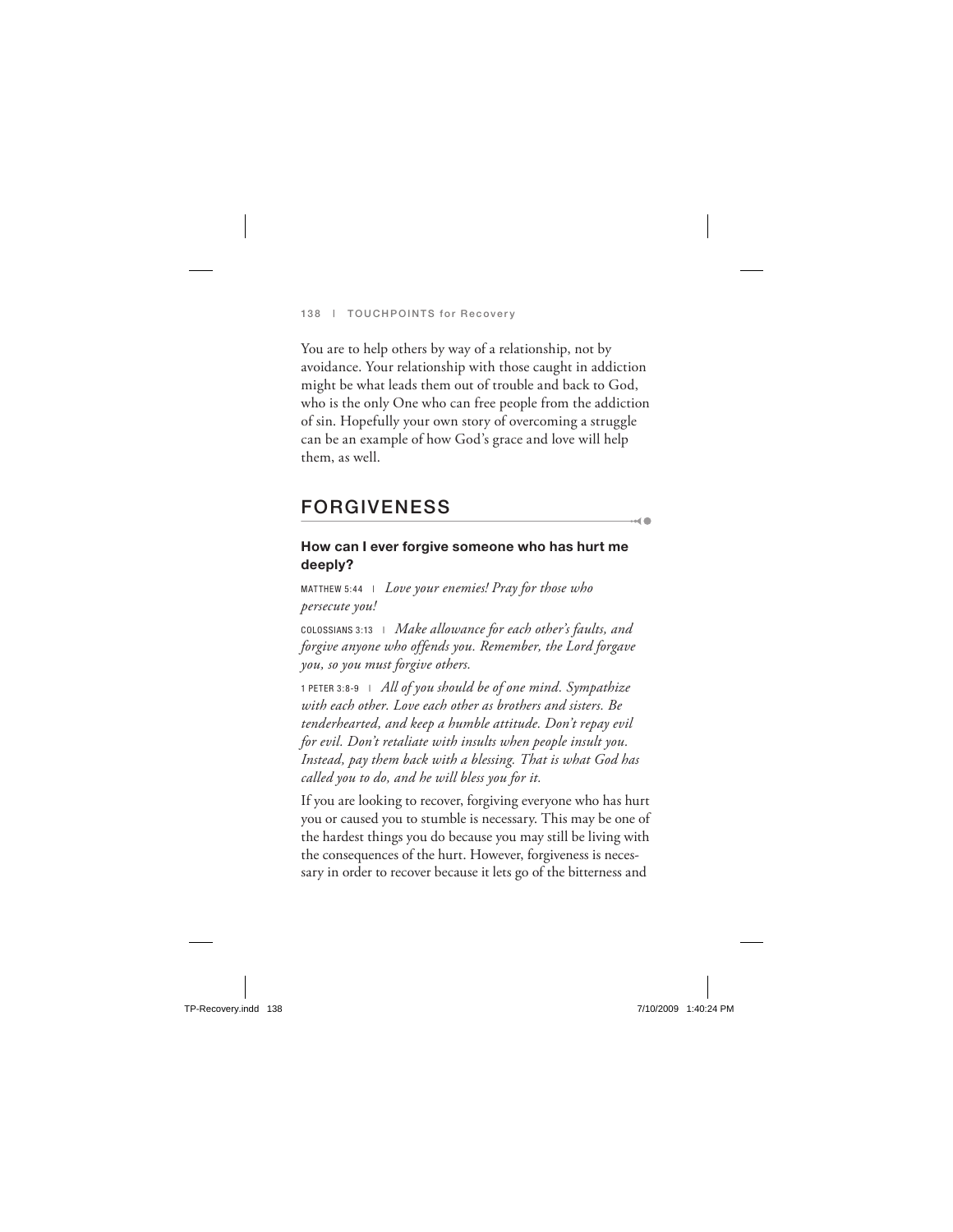## **Part Five**

## *Things to Avoid in Order to Recover*

## **How do I avoid the things I'm supposed to avoid the habits and temptations that will hurt the progress of my recovery?**

PROVERBS 3:6 | *Seek [the Lord's] will in all you do, and he will show you which path to take.*

PROVERBS 16:6 | *Unfailing love and faithfulness make atonement for sin. By fearing the LORD, people avoid evil.*

PROVERBS 16:17 | *The path of the virtuous leads away from evil; whoever follows that path is safe.*

ROMANS 13:14 | *Clothe yourself with the presence of the Lord Jesus Christ. And don't let yourself think about ways to indulge your evil desires.*

Keeping a close relationship with God is the most important way to avoid those things you need to avoid. Just as staying close to a fire on a cold night keeps you warm, staying close to God in a dangerous world protects you from spiritual attack and keeps you from drifting back into old habits of sin. Seek daily wisdom from God and you will avoid many temptations, bad habits, and mistakes in judgment.

What follows is a topical guide to several specific things you should try to avoid as you walk the road to recovery.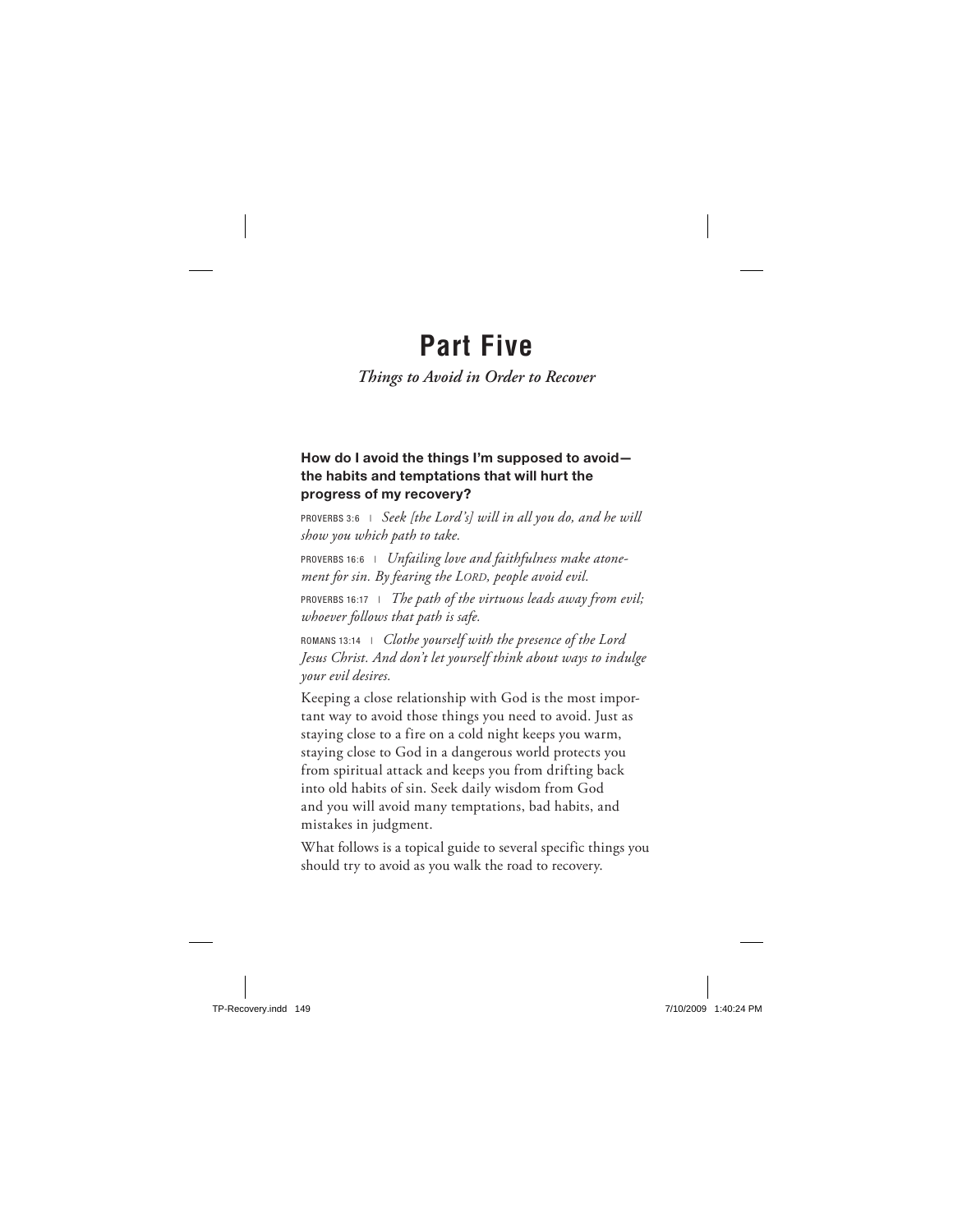## **ANGER/HATRED**

#### **How can I control my anger?**

PROVERBS 29:11 | *Fools vent their anger, but the wise quietly hold it back.*

EPHESIANS 4:26 | *"Don't sin by letting anger control you." Don't let the sun go down while you are still angry.*

 $-40$ 

1 PETER 2:21, 23 | *God called you to do good, even if it means suffering, just as Christ suffered for you. He is your example, and you must follow in his steps. . . . He did not retaliate when he was insulted, nor threaten revenge when he suffered. He left his case in the hands of God, who always judges fairly.*

Anger is dangerous because it can take away your inhibitions. Do you ever remember being angry and then doing something you shouldn't have because you just didn't care at the moment? Anger can make you not care about the consequences of your actions. If you want to recover, then you must not let anger control your actions. Instead, focus on your freedom to make a choice to control your anger when it rises up in you.

PSALM 4:4 | *Don't sin by letting anger control you. Think about it overnight and remain silent.*

PROVERBS 19:11 | *Sensible people control their temper; they earn respect by overlooking wrongs.*

In order to not let anger control you, think through an issue ahead of time and plan a way to prevent yourself from giving in to anger. You will remember this when the issue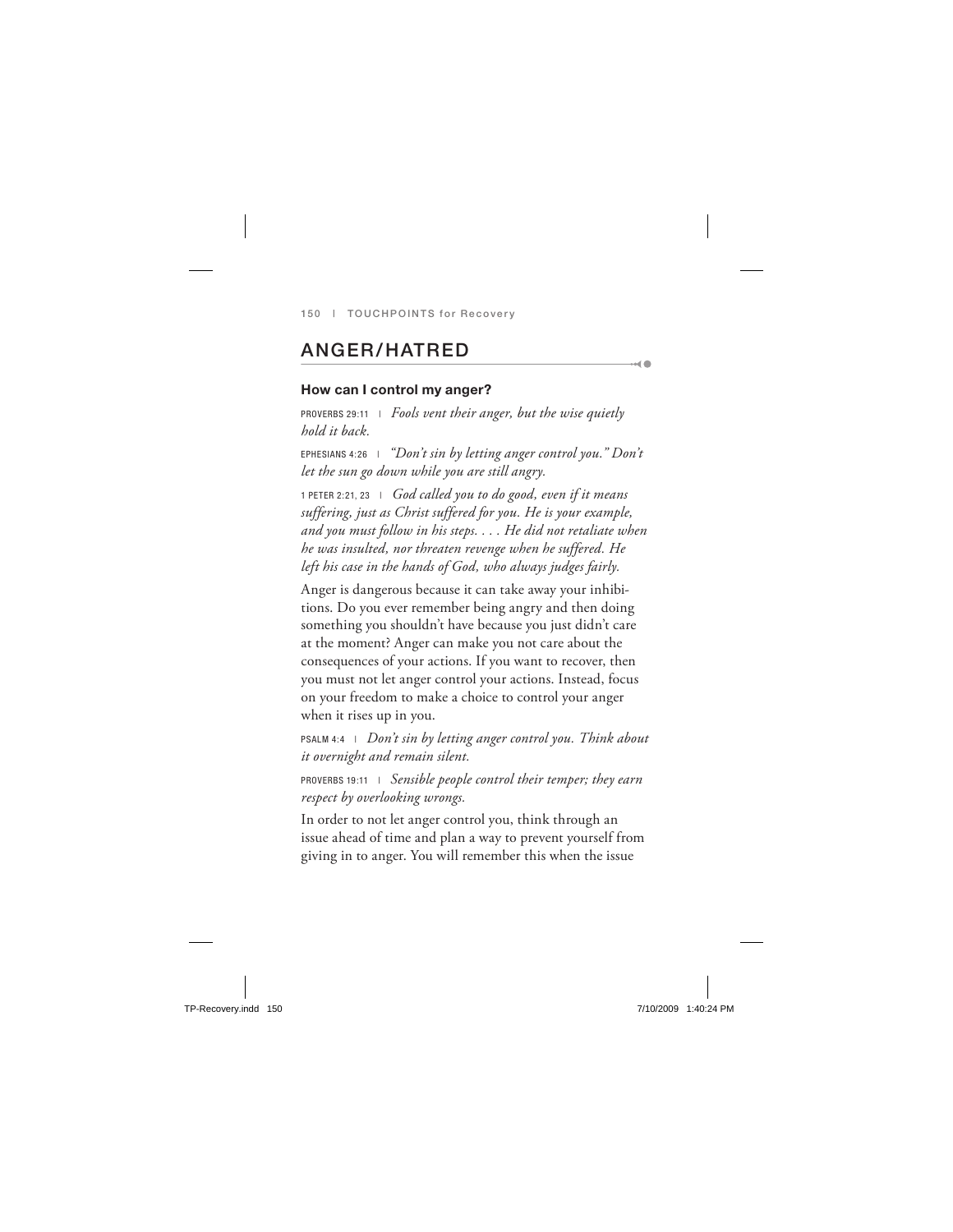threatens to make you angry, and it will be easier to keep yourself from letting it consume you.

PSALM 37:8 | *Stop being angry! Turn from your rage! Do not lose your temper—it only leads to harm.*

EPHESIANS 4:31-32 | *Get rid of all bitterness, rage, anger, harsh words, and slander, as well as all types of evil behavior. Instead, be kind to each other, tenderhearted, forgiving one another, just as God through Christ has forgiven you.*

Train yourself to examine your heart whenever you become angry. Ask yourself, *Who is really offended in this situation? Is this about God's honor or my pride? Am I acting with humility or out of revenge?* Questions like these will help you to figure out why you are angry, which helps you focus on letting go of the anger and being loving instead.

## **How do I let go of hatred?**

GENESIS 37:5 | *One night Joseph had a dream, and when he told his brothers about it, they hated him more than ever.*

COLOSSIANS 3:8, 13 | *Now is the time to get rid of anger [and] rage. . . . Make allowance for each other's faults, and forgive anyone who offends you. Remember, the Lord forgave you, so you must forgive others.*

When you hate others, it is hard to even consider forgiving them. This makes your heart cold and hard, allowing bitterness to affect all you say and do.

MATTHEW 5:43-44 | *[Jesus said,] "You have heard the law that says, 'Love your neighbor' and hate your enemy. But I say, love your enemies! Pray for those who persecute you!"*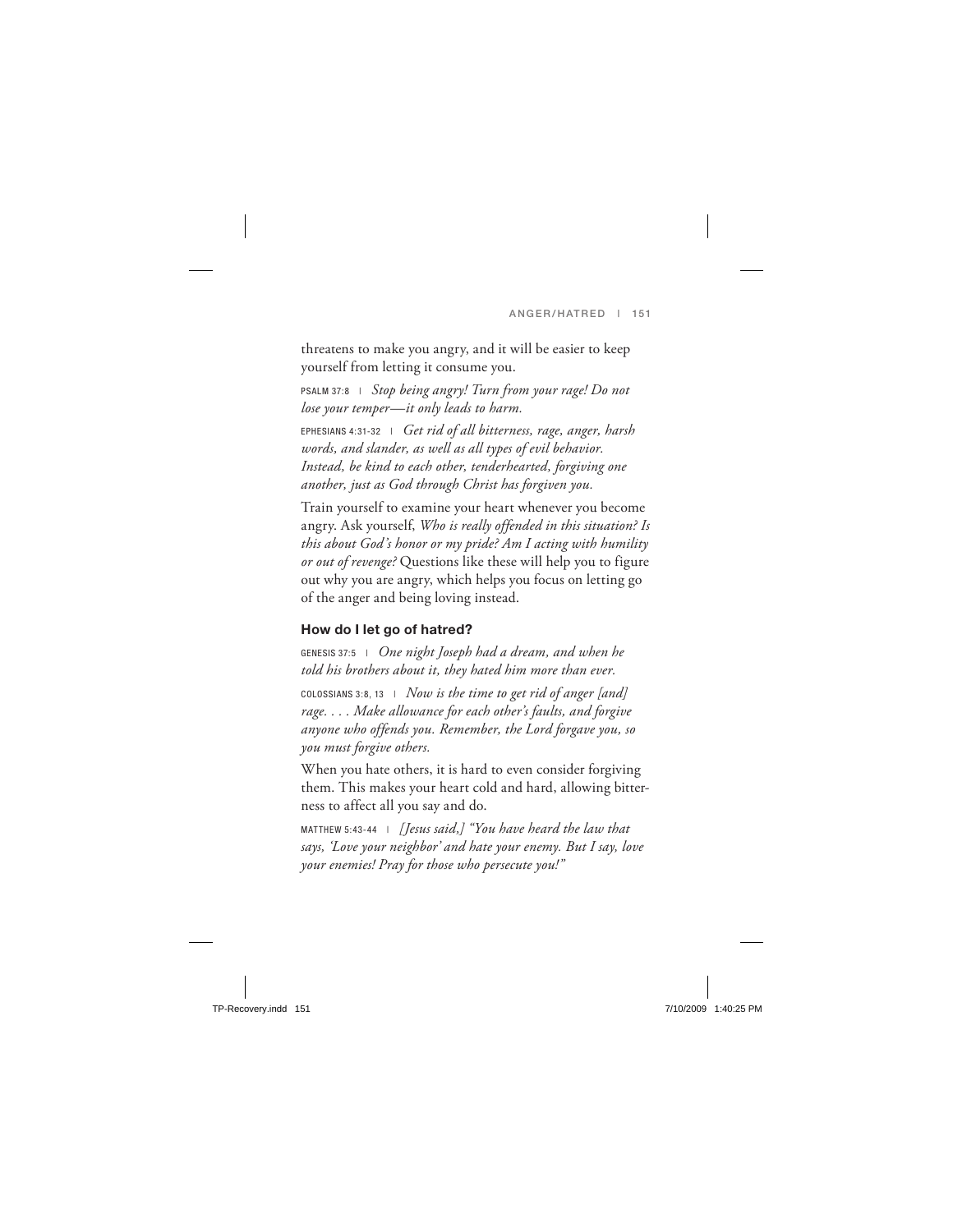1 JOHN 4:20 | *If someone says, "I love God," but hates a Christian brother or sister, that person is a liar; for if we don't love people we can see, how can we love God, whom we cannot see?*

When you love God, you learn to let go of hatred because you learn to love everyone else. God made all people, and he calls you to love them too. They experience the same problems and challenges you do, and they long for the same happiness. Love them and forgive them if they have wronged you—and then watch hatred leave your life. Once hatred is gone, recovery will be easier. In fact, you cannot recover as long as you harbor hatred and bitterness in your heart.

## **APATHY**

#### **What happens if apathy is allowed to grow in my life?**

 $\rightarrow$  0

JEREMIAH 7:26 | *[The Lord said,] "My people have not listened to me or even tried to hear."*

COLOSSIANS 1:23 | *You must continue to believe this truth and stand firmly in it. Don't drift away from the assurance you received when you heard the Good News.*

REVELATION 3:15-16 | *[God said,] "I know all the things you do, that you are neither hot nor cold. I wish that you were one or the other! But since you are like lukewarm water, neither hot nor cold, I will spit you out of my mouth!"*

If you become apathetic—meaning you don't care much about anything anymore—then everything about your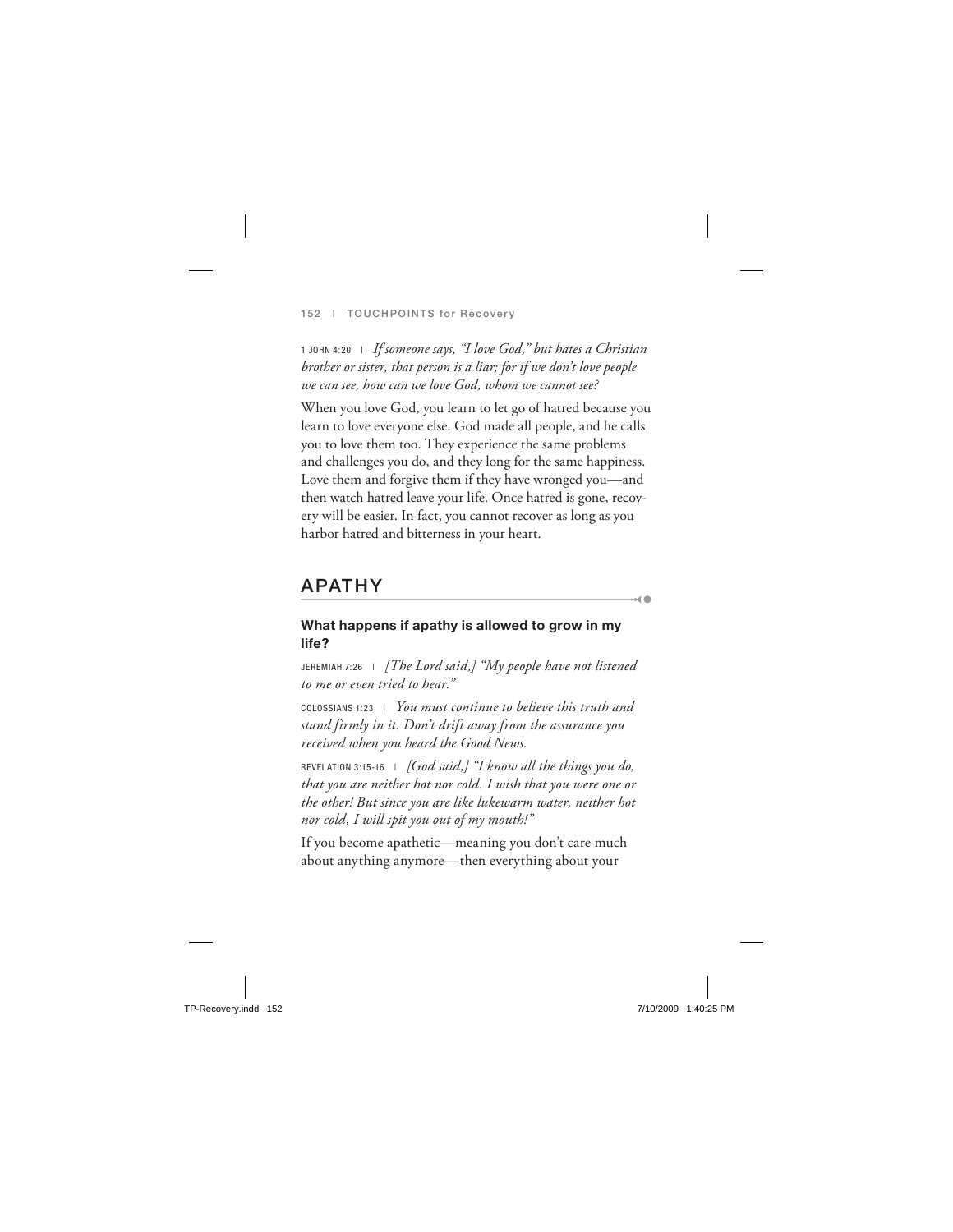## **Part Six**

## *Traits Needed to Recover*

**HUMILITY** *. . . to first of all recognize that I have a problem and admit to myself what it is.*

**ATTITUDE** *. . . to believe I can change and overcome my problem.*

**PERSPECTIVE** *. . . to look differently at my problem, to no longer see change as impossible but as possible.*

**PRAYER** *. . . to submit to God as the Power who can help me, to admit to him my problem, and to thank him for continuing to love me in spite of my problem.*

**MOTIVES** *. . . to really want to change now.*

**CONVICTIONS** *. . . to determine the way I really want to live and what I must do to achieve that.*

**SURRENDER** *. . . to be completely willing to give up my own way of doing things and truly desire to follow God's way of doing things.*

**HOPE** *. . . to really believe that I can do this, that recovery is possible, and that a new way of living for God will bring longterm joy.*

**FAITH** *. . . to know that God wants to heal me and to trust that God is going to be with me every step of the way in my recovery journey.*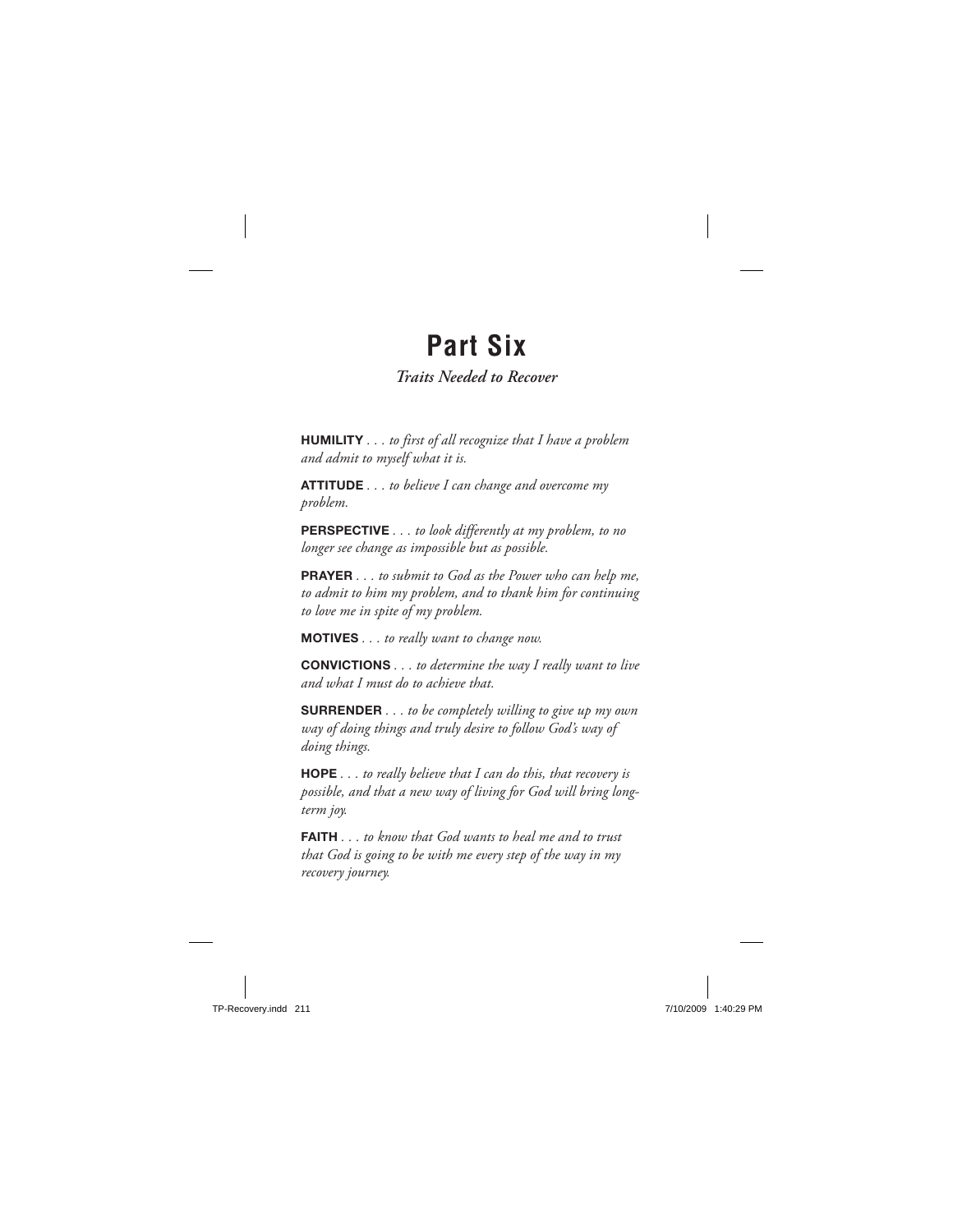**COURAGE** *. . . to get started in fighting my problem and/or addiction.*

**VISION** *. . . to make a plan to recover, imagining myself recovered down the road and beginning to see how to get there.*

**MOTIVATION** *. . . to develop specific ideas that can encourage me to keep going in the right direction.*

**SELF-CONTROL** *. . . to develop the discipline to keep following the plan once it goes into action and to find someone who will keep me accountable to stay on course.*

**CONFIDENCE** *. . . to trust that the plan will work.*

**TRUST** *. . . to believe that God will help the plan to work.*

**PATIENCE** *. . . to accept that it will take time for full recovery to happen.*

**ENDURANCE** *. . . to keep at it and never give up so that the goal will be reached.*

**THANKFULNESS** *. . . to God and others for a new lease on life and the victories along the way.*

**STABILITY** *. . . to not give in to impulsive urges and to keep moving forward one step at a time.*

**RESPONSIBILITY** *. . . to follow my plan and to make decisions (after getting input from others) that show I am serious about my recovery.*

**POTENTIAL** *. . . to have faith that I can become all God created me to be.*